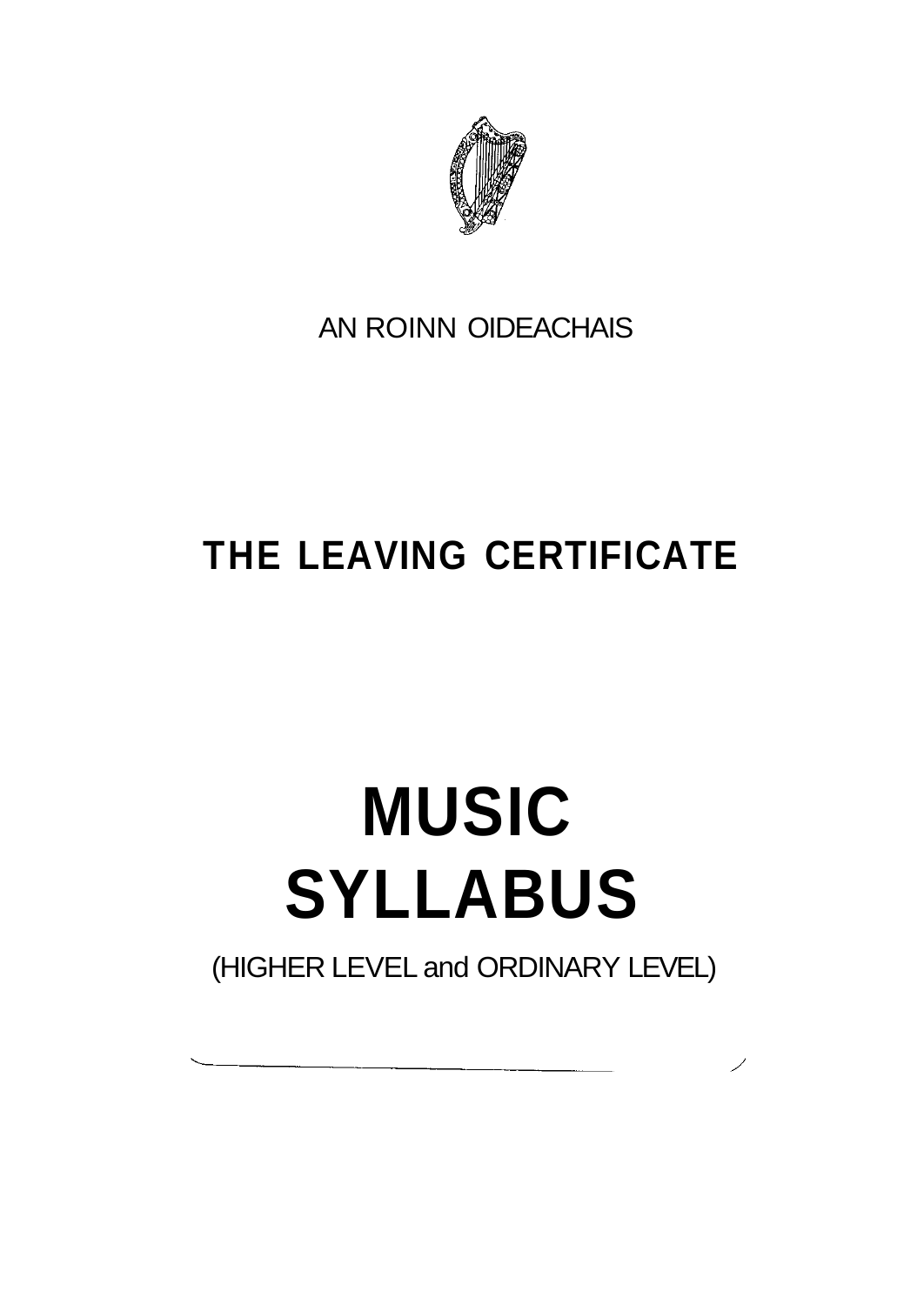© 1996, An Roinn Oideachais

Published by the Stationery Office, Dublin

ISBN 0-7076-2387-1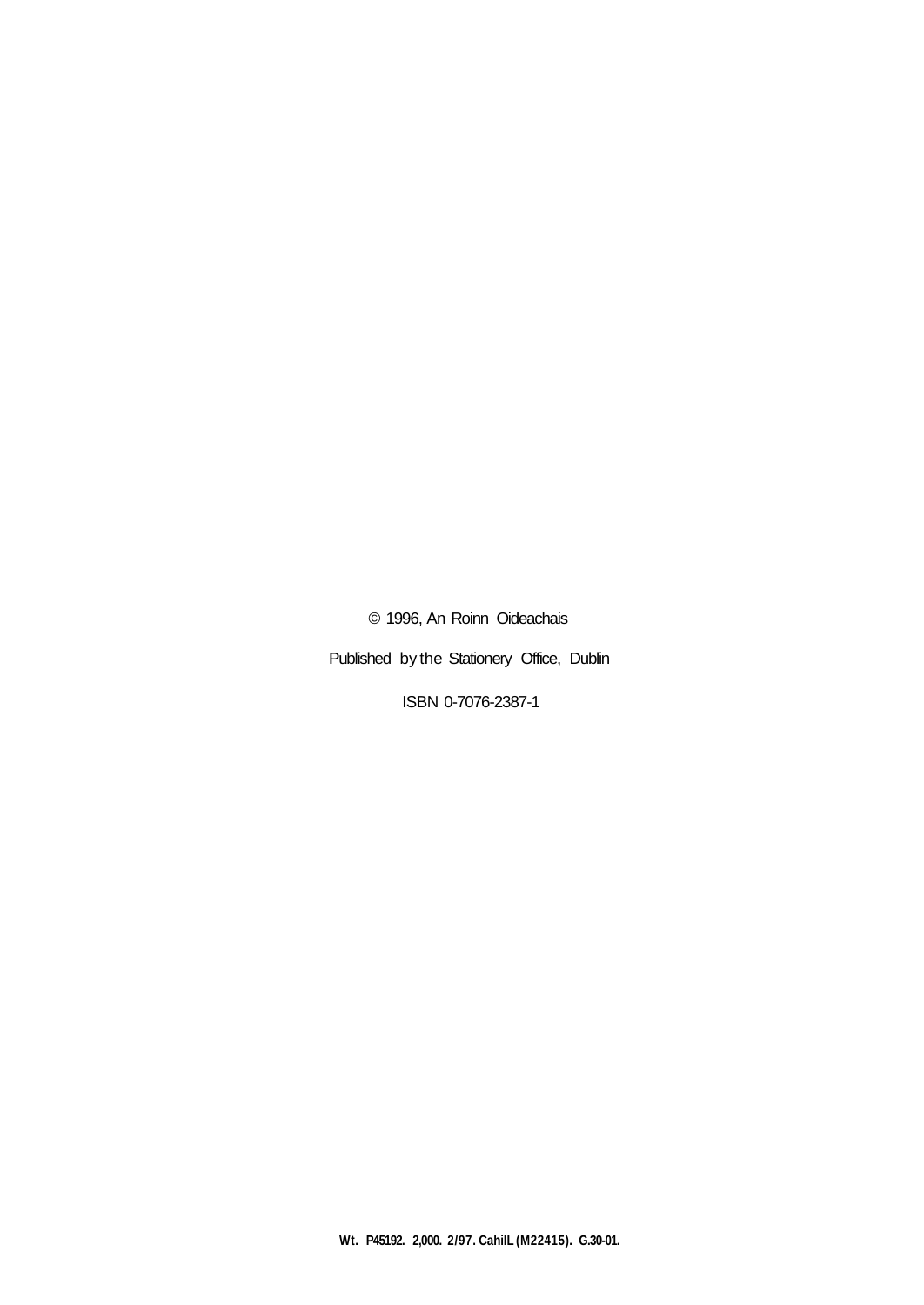# **CONTENTS ili**

|       |              |                | page                                                                                                                                                                                                                                                                             |
|-------|--------------|----------------|----------------------------------------------------------------------------------------------------------------------------------------------------------------------------------------------------------------------------------------------------------------------------------|
| i.    | INTRODUCTION |                |                                                                                                                                                                                                                                                                                  |
|       | 1.1          | Rationale      |                                                                                                                                                                                                                                                                                  |
|       | 1.2          | Aims           | . 1                                                                                                                                                                                                                                                                              |
|       | 1.3          | Objectives     | . 1                                                                                                                                                                                                                                                                              |
|       | 1.4<br>1.5   |                | $\overline{2}$<br>Classroom music<br>$\overline{\mathbf{3}}$<br>a de la caractería de la caractería de la caractería<br>Length of course '                                                                                                                                       |
|       | 1.6          |                | $\overline{\mathbf{3}}$<br>and a construction of the construction of the construction of the construction of the construction of the construction of the construction of the construction of the construction of the construction of the construction of<br>Syllabus structure . |
|       | 1.7          | and            | $\overline{\mathbf{3}}$<br>Differentiation between Ordinary level $\cdots$<br>Higher level                                                                                                                                                                                       |
|       | 1.8<br>1.9   | Assessment     | $rac{4}{4}$<br>Music in the economy and society                                                                                                                                                                                                                                  |
|       |              |                |                                                                                                                                                                                                                                                                                  |
| $2$ . | COURSE       | CONTENT        |                                                                                                                                                                                                                                                                                  |
|       |              |                |                                                                                                                                                                                                                                                                                  |
|       | 2.1          | PERFORMING     |                                                                                                                                                                                                                                                                                  |
|       |              | 2.1.1          | Performing - Ordinary level and<br>Higher level                                                                                                                                                                                                                                  |
|       |              | 2.1.2          | and a series of the company of the<br>$\frac{5}{6}$<br>Performing requirements                                                                                                                                                                                                   |
|       |              | 2.1.3          | 7<br>Higher level elective in performing                                                                                                                                                                                                                                         |
|       | 2.2          | COMPOSING      |                                                                                                                                                                                                                                                                                  |
|       |              |                | . 7                                                                                                                                                                                                                                                                              |
|       |              | 2.2.1          | Composing requirements - Ordinary level<br>and Higher level                                                                                                                                                                                                                      |
|       |              | 2.2.2          | Composing exercises<br>$\begin{bmatrix} 7 \\ 8 \\ 9 \end{bmatrix}$                                                                                                                                                                                                               |
|       |              | 2.2.3          | Higher level elective in composing<br>$\ldots$                                                                                                                                                                                                                                   |
|       | 2.3          | LISTENING      | . 10                                                                                                                                                                                                                                                                             |
|       |              | 2.3.1          | Introduction                                                                                                                                                                                                                                                                     |
|       |              | 2.3.2          | 10<br>Prescribed works<br>i0                                                                                                                                                                                                                                                     |
|       |              | 2.3.3<br>2.3.4 | Aural skills                                                                                                                                                                                                                                                                     |
|       |              | 2.3.5          | . 11<br>Higher level elective in listening<br>special study topic $\ldots \ldots \ldots \ldots \ldots 12$                                                                                                                                                                        |
|       |              |                |                                                                                                                                                                                                                                                                                  |
| 3.    | APPENDICES   |                |                                                                                                                                                                                                                                                                                  |
|       |              |                |                                                                                                                                                                                                                                                                                  |
|       | Appendix A:  |                | Singing or playing individually  14                                                                                                                                                                                                                                              |
|       | Appendix     | B:             | Singing or playing as a member of a<br>musical<br>group $\ldots \ldots \ldots \ldots \ldots \ldots \ldots \ldots 16$                                                                                                                                                             |
|       | Appendix     | $\mathbb{C}$ : | Rehearsing and conducting a musical<br>group                                                                                                                                                                                                                                     |
|       | Appendix     | D:             | Sight reading, aural memory tests, and<br>unprepared<br>improvisations 18                                                                                                                                                                                                        |
|       | Appendix     | Е:             | Criteria for choosing suitable music<br>for the examination in performing<br>19<br>$\cdots$                                                                                                                                                                                      |
|       | Appendix     | F:             | Prescribed<br>works<br>. 24                                                                                                                                                                                                                                                      |
|       | Appendix     | G:             | Higher<br>level elective in listening -<br>special<br>study topic 25                                                                                                                                                                                                             |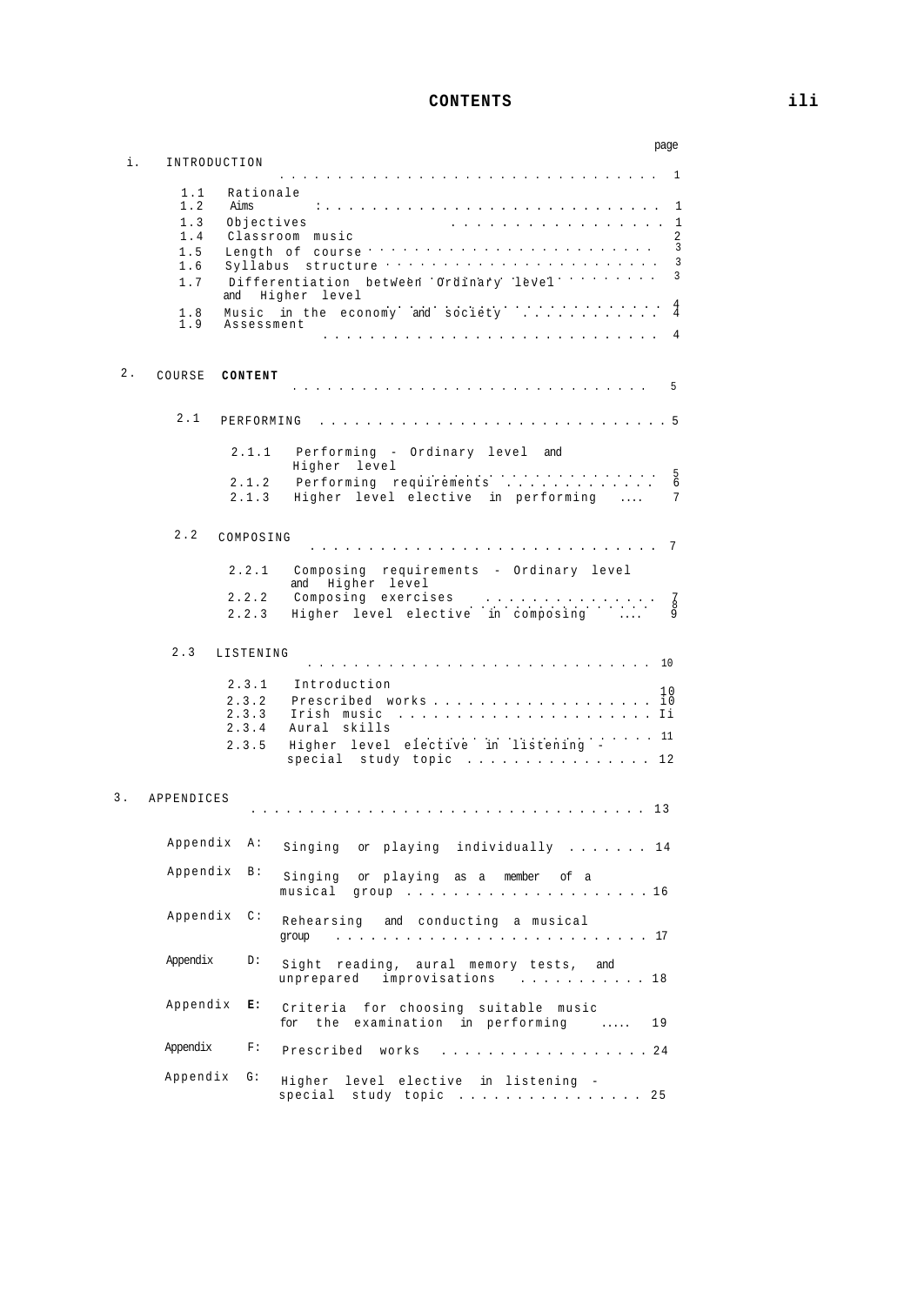*Leaving Certificate Music Syllabus*

# **i. INTRODUCTION**

# **i.i Rationale**

Music, from earliest times, has been an important expression of human creativity. Today it is a valued social and cultural art form that transcends language and religious and racial barriers.

In modern life, music serves many functions:

- Music is a worthwhile accomplishment for its own sake - an education for life
- $\bullet$ Socially shared musical activities help develop personality skills and co-operative effort
- Music education engages actively and imaginatively the affective, cognitive and psychomotor aspects of human development
- $\bullet$ Musical creativity, linked with competence and enterprise, provides life and employment opportunities
- Music has an important role to play in the economy, both nationally and internationally

Today, individual differences in musical values and experiences are an indication of the diversity and vitality of the nation's musical life. In accommodating these differences, this syllabus also accommodates divergence in students' musical needs, interests, and ambitions.

# **1.2 Aims**

The aims of the syllabus are:

- $\bullet$ to provide continuity and progression in the skills acquired through the Junior Certificate syllabus in music, consistent with individual and special needs
- to provide a general education in music for all students, whether or not they proceed to further study or a career in music
- to encourage the development of musical creativity, sensitivity and potential through active involvement in performing, composing and listening to music
- to cultivate musicality and its expression
- to develop an informed interest in music and the enjoyment of music-making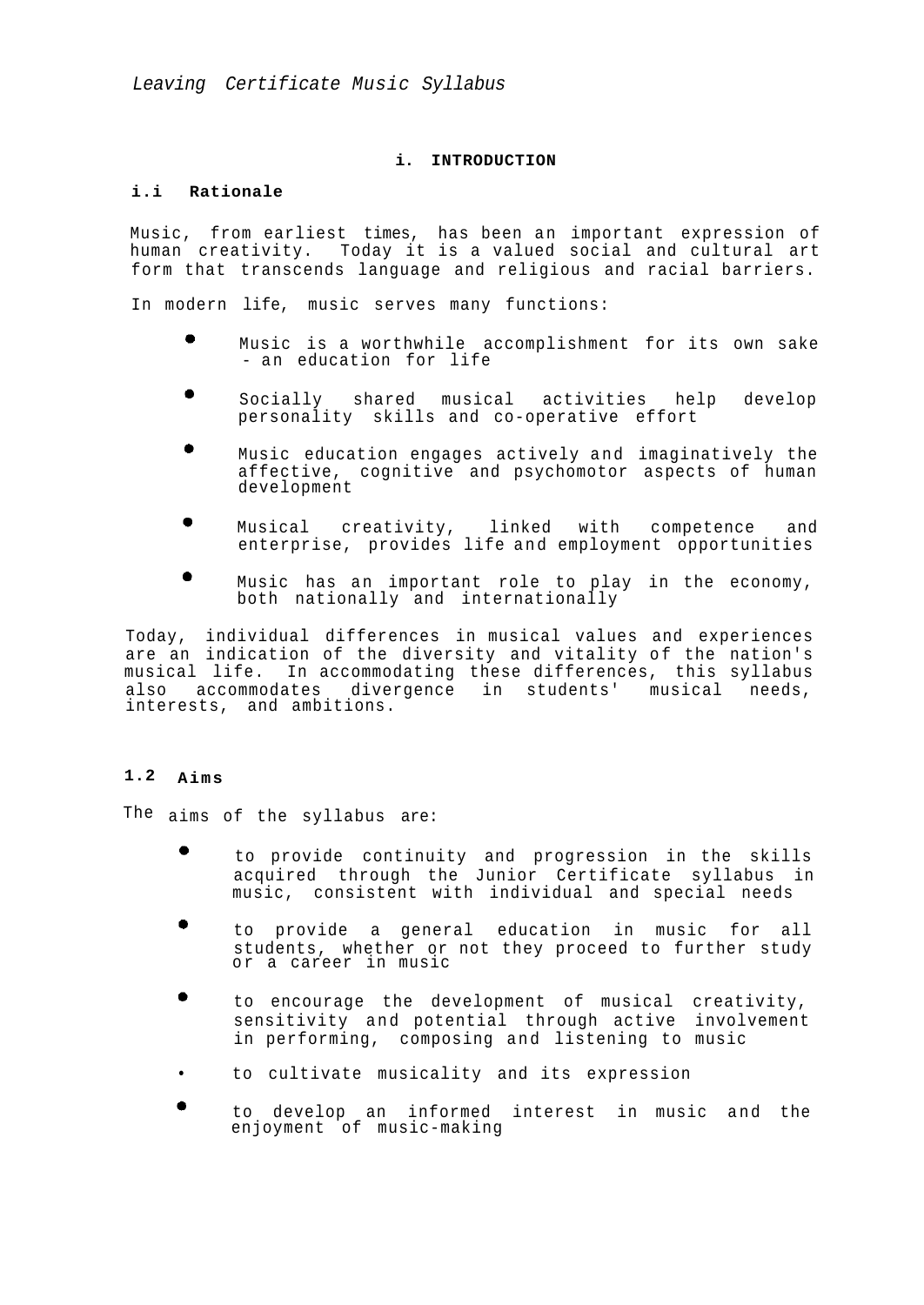- to foster a spirit of musical enterprise
- to develop the critical and imaginative faculties

#### 1.3 Objectives

# Knowledqe and understandinq

to provide sufficient musical knowledge and understanding to enable students to practise listening and composing with greater proficiency and interest

- to support performing skills with a more informed awareness of the related and necessary knowledge and understanding
- $\bullet$ to develop an understanding of how music contributes to the social, historical, technological, economic and cultural aspects of life

#### Skills

- $\bullet$ to provide opportunity for the regular practice and development of individual and/or group performing and composing skills at an appropriate level consistent with individual differences, needs, and interests
- to encourage students to listen purposefully to a wide variety of musical styles and genres, including music from the past and the present and from our own and other environments, and to articulate their perceptions in a musically literate manner

#### Attitudes

to foster an appreciation of the cultural and expressive qualities of music

to value, through participation, musical creativity and the social sharing of music

to encourage the enjoyment of music through listening to recorded and live musical events

to cultivate an awareness of and a tolerance for the artistic views of others

to develop an awareness of the economic and vocational value of music

to encourage excellence in a variety of musical activities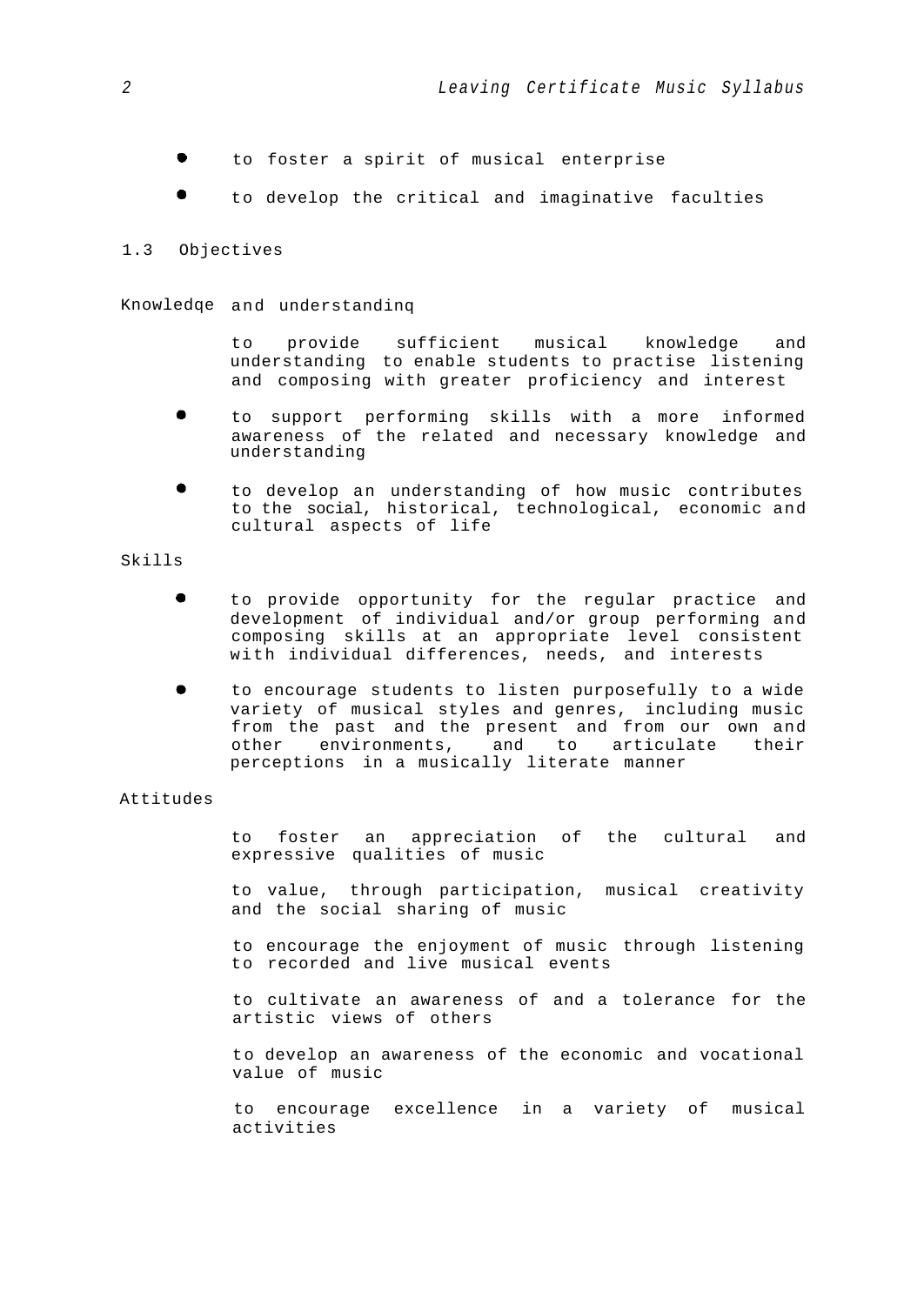# **1.4 Classroom music**

This syllabus provides an opportunity for all Senior Cycle students who wish to continue their music education to do so in a classroom context.

# **1.5 Length o f course**

The syllabus is designed so that its objectives can be realised through two years (180 hours) of classroom study as a continuation of the Junior Certificate music syllabus or similar programme. It is recommended that not less than three hours per week (not including time spent in rehearsing school choirs, orchestras, and military bands) be made available in each of the two Leaving Certificate years as a minimum requirement for teaching this course effectively.

# **1.6 Syllabus structure**

The structure of this syllabus follows the Junior Certificate outline with three essential activities in performing, composing, and listening. Supporting skills and studies, e.g. music reading, analysis, dictation, historical and contextual knowledge, are included under one or more of these headings. Each student is required to study all three essential activities.

Each essential activity is allocated a 25 per cent weighting. The remaining 25 per cent can be chosen as follows:

(i) at Ordinary level, students will choose one of the three activities to represent 50 per cent:

Performing 50% Composing 25% Listening 25%

**o r**

Performing 25% Composing 50% Listening 25%

**o r**

Performing 25% Composing 25% Listening 50%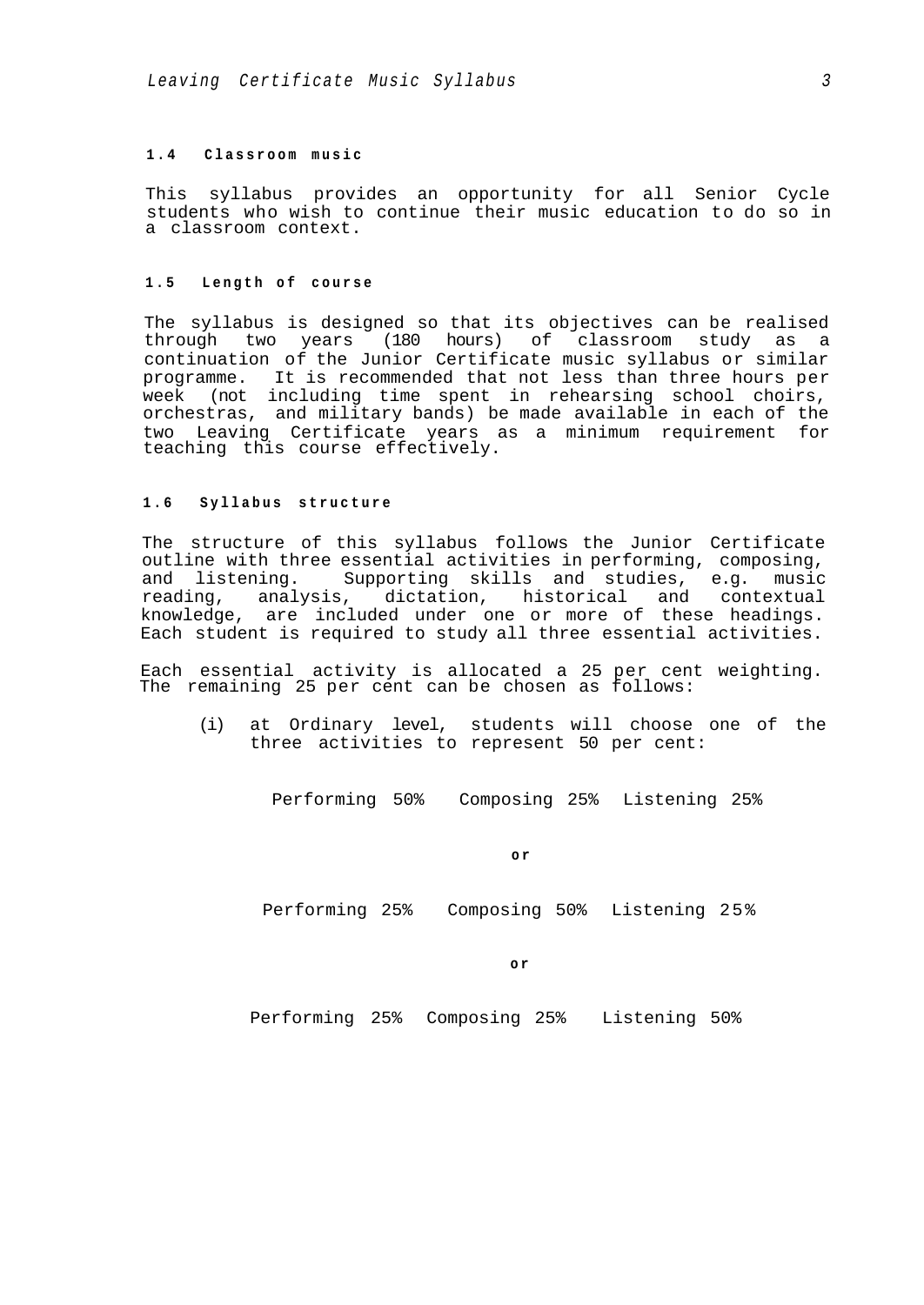(ii) at Higher level, students will undertake additional studies (a Higher level elective in one of the three activities:

|            |           |           | One          |
|------------|-----------|-----------|--------------|
| Performing | Composing | Listening | Higher level |
|            |           |           | elective     |
| 2.5%       | 2.5%      | 2.5%      | 2.5%         |

This will allow Ordinary level and Higher level students to gain up to 50 per cent of the total marks in the musical activity that best suits their talent. The additional requirements for each Higher level elective are stated separately at the end of each of the three essential activities.

# **1.7 Differentiation between Ordinary level and Higher level**

The syllabus is offered at two levels, Ordinary and Higher. The Higher level includes the Ordinary level requirements, but for Higher level students a greater depth of knowledge, understanding and skill will be necessary. Where there are specific and additional requirements for Higher level, these are stated separately throughout the syllabus.

#### **1.8 Music in the economy and society**

In studying this syllabus, students should be made aware of how music contributes to the social, historical, technological, economic and cultural life of society. This important value should permeate the teaching and learning of the course. In this way, students will realise the vocational significance of learning performing, composing and listening.

# **1.9 Assessment**

- (a) The syllabus will be assessed in relation to its objectives.
- ) All syllabus requirements will be examinable.
- $(c)$  The modes of assessment already in use for Leaving Certificate music will continue to be used to examine this syllabus, i.e.
	- a practical examination
	- a written examination
	- an aural examination
- (d) Provision for special needs' students will also bemade.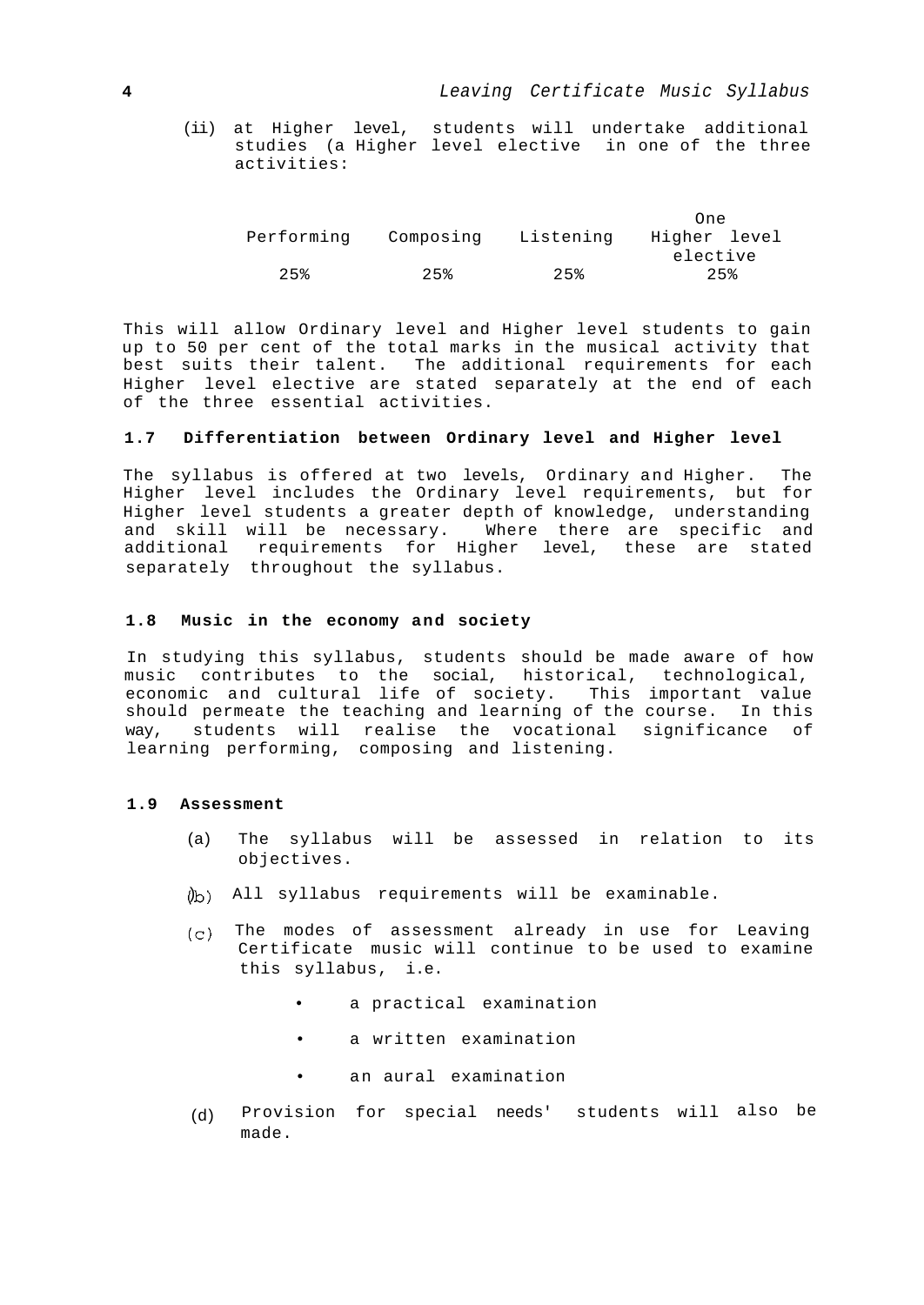# **2. COURSE CONTENT**

#### **2.1 PERFORMING**

# **2.1.1 Performing - Ordinary level and Higher level**

All students offering at Ordinary level or Higher level must present performing as outlined in (a) and (b) below:

**(a)** Singing and/or playing individually; see appendix A (page 14)

o r

Singing or playing as a member of a musical group; see appendix B (page 16)

or

Rehearsing and conducting a musical group; see appendix C (page 17)

**and**

(b) Singing or playing a sight reading test; see appendix D (page 18)

or

Singing or playing an aural memory test; see appendix D (page 18)

or

Singing or playing an unprepared improvisation; see appendix D (page 18)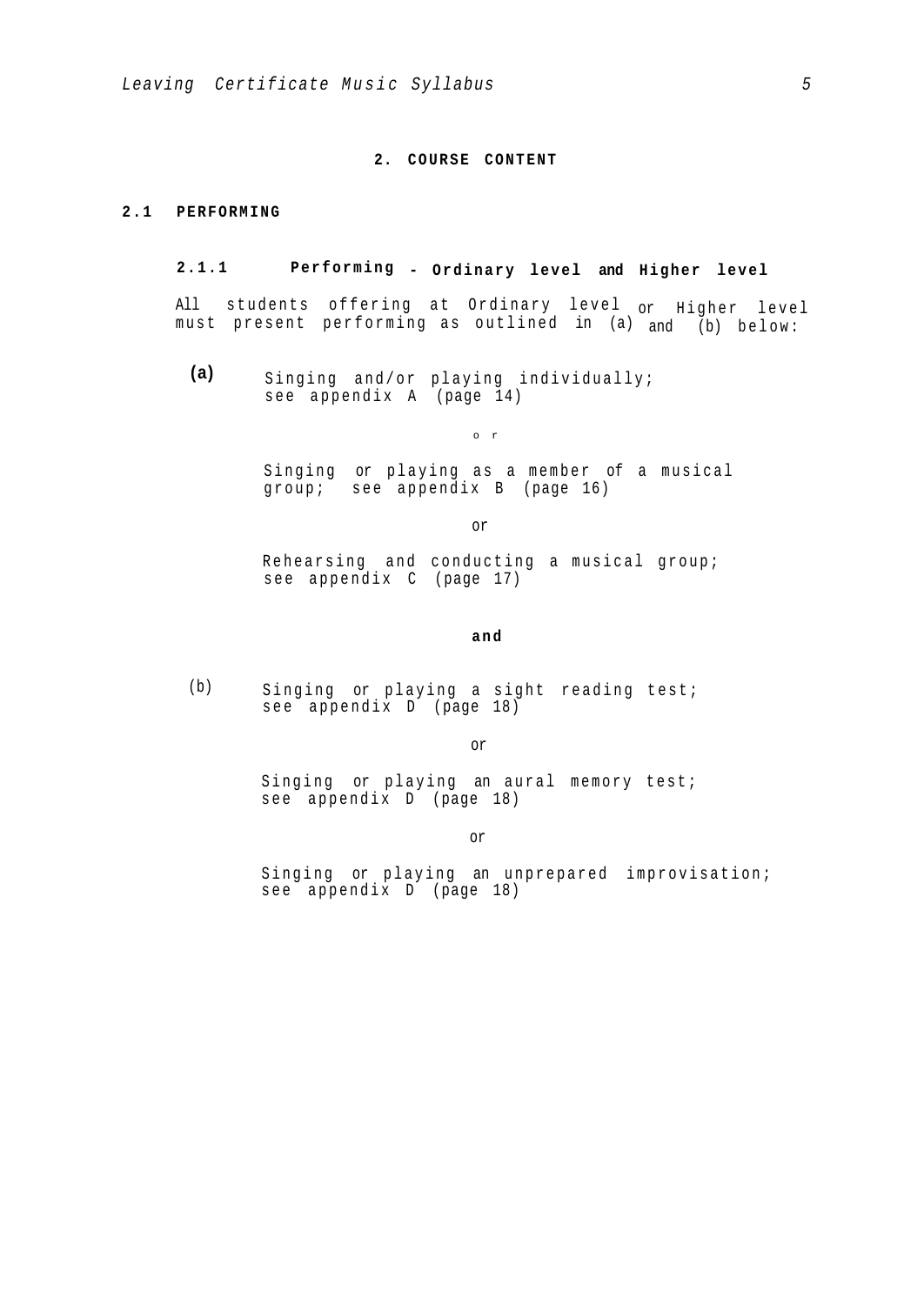# **2.1.2 Performing requirements**

- (a) Ordinary level students must perform
	- (i) two prepared songs or pieces

#### **and**

- (ii) one unprepared test (i.e. either a sight reading test or an aural memory test or an improvisation).
- (b) Higher level students must perform
	- (i) three songs or pieces

#### **and**

- (ii) one unprepared test (i.e. either a sight reading test or an aural memory test or an improvisation).
- (c) Higher level students may, as an alternative, present
	- (i) two Ordinary level performing activities

#### **and**

- (ii) the appropriate Higher level sight reading test or aural memory test or improvisation.
- (d) All students should show appropriate musical and technical fluency.
- (e) In individual performing, other than performing on traditional Irish instruments, accompaniments should be included as appropriate.
- (f) In performing traditional Irish music, some use of ornamentation will be required at Ordinary level, where this is appropriate; at Higher level, proficiency in the use of appropriate ornamentation will be required.
- (g) In group performing, students must show an ability to hold their own musical line and contribute musically to its interpretation.
- (h) In certain circumstances, students may, with prior permission from the Department of Education, present performing for assessment using an audio or audiovisual medium.
- (i) No specific programmes are given. The criteria for choosing music for performing at Ordinary level and Higher level are set out in appendix E (page 19).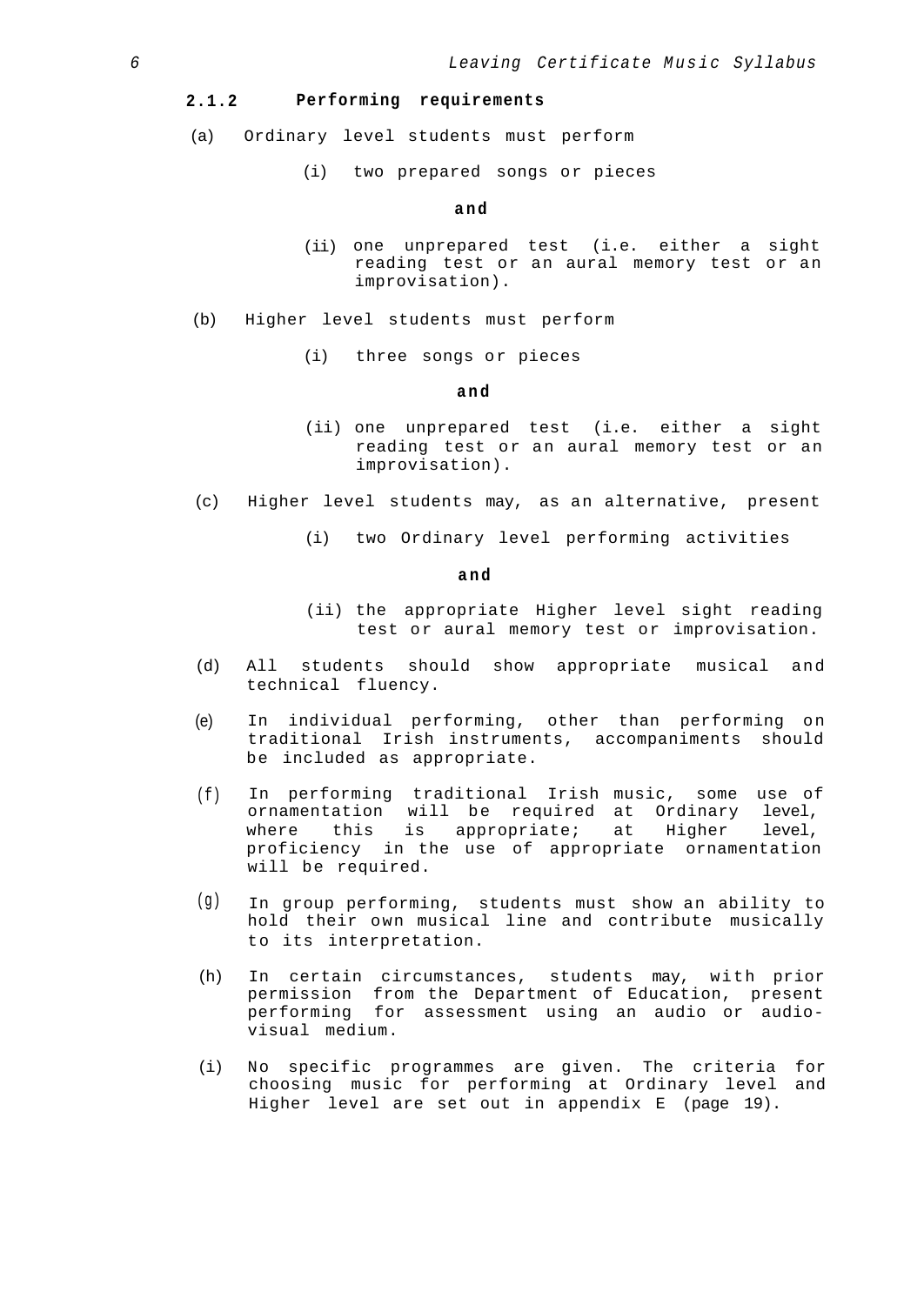# 2.1.3 Higher level elective in performing

Students taking this elective are required to perform a programme of approximately 12 minutes' duration that reflects a further expansion of the Higher level essential performing activity.

# 2.2 COMPOSING

# 2.2.1 Composing requirements Ordinary level and Higher level

At the end of the course, all students will be required to show sufficient understanding of the rudiments of music and aural imagination to be able to conceive and notate music using

- . both treble and bass staves
- . the common diatonic intervals unison to octave
- . the rhythmic values semibreve to quaver (including dotted minims and crotchets) and their equivalent rests
- the common time signatures  $(2/4, 3/4$  and  $4/4)$  in major and minor keys up to two sharps and two flats
- . elementary chord progressions in root position as follows:

major keys: minor keys: chords I, V, IV, ii and vi chords i, V, iv and V

In addition, Higher level students should be able to recognise and to write music using

- compound duple time  $(6/8)$
- . major and minor keys up to four sharps and four flats
- . first inversion chords as follows:

major keys: minor keys: chords Ib, Vb, chords ib, Vb, IVb and i: ivb and ii

. the V7 and the cadential 6/4 chords in stockphrases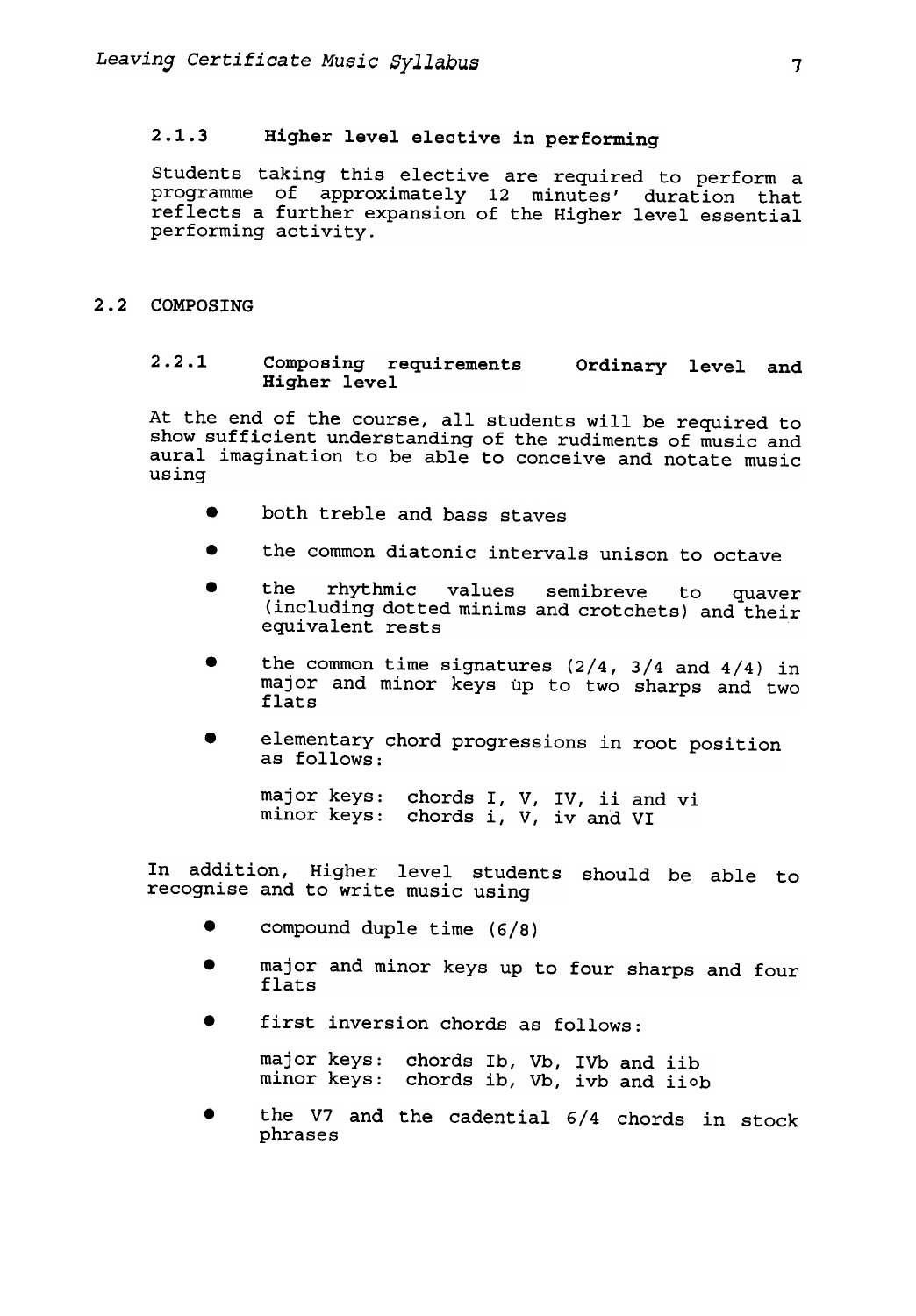**o** modulations to the dominant and non-chord notes in a melodic context

# **2.2.2 Composing exercises**

At the end of the course, students should have a sufficient working knowledge of the composing requirements as outlined in 2.2.1 to compose as described under (a) and (b) below.

(a) Melody writinq (eight bars at Ordinary level and sixteen bars at Higher level) in one of the following ways:

as a continuation of a given opening

```
or
```
as a setting of a given text

**or**

using a given dance rhythm or metre and/or form

**and**

(b) Harmony exercises in one of the following ways:

Ordinary level

Higher level

Providing cadential melody and bass notes Composing melody and bass notes from a given set of chords

#### **or**

notes and chord indications at cadence given tune points

**or**

adding suitable bass composing supportive bass and backing chords to a

**or**

#### **or**

adding descant notes and chord indications at cadence points adding a countermelody or descant and chordal support to a given tune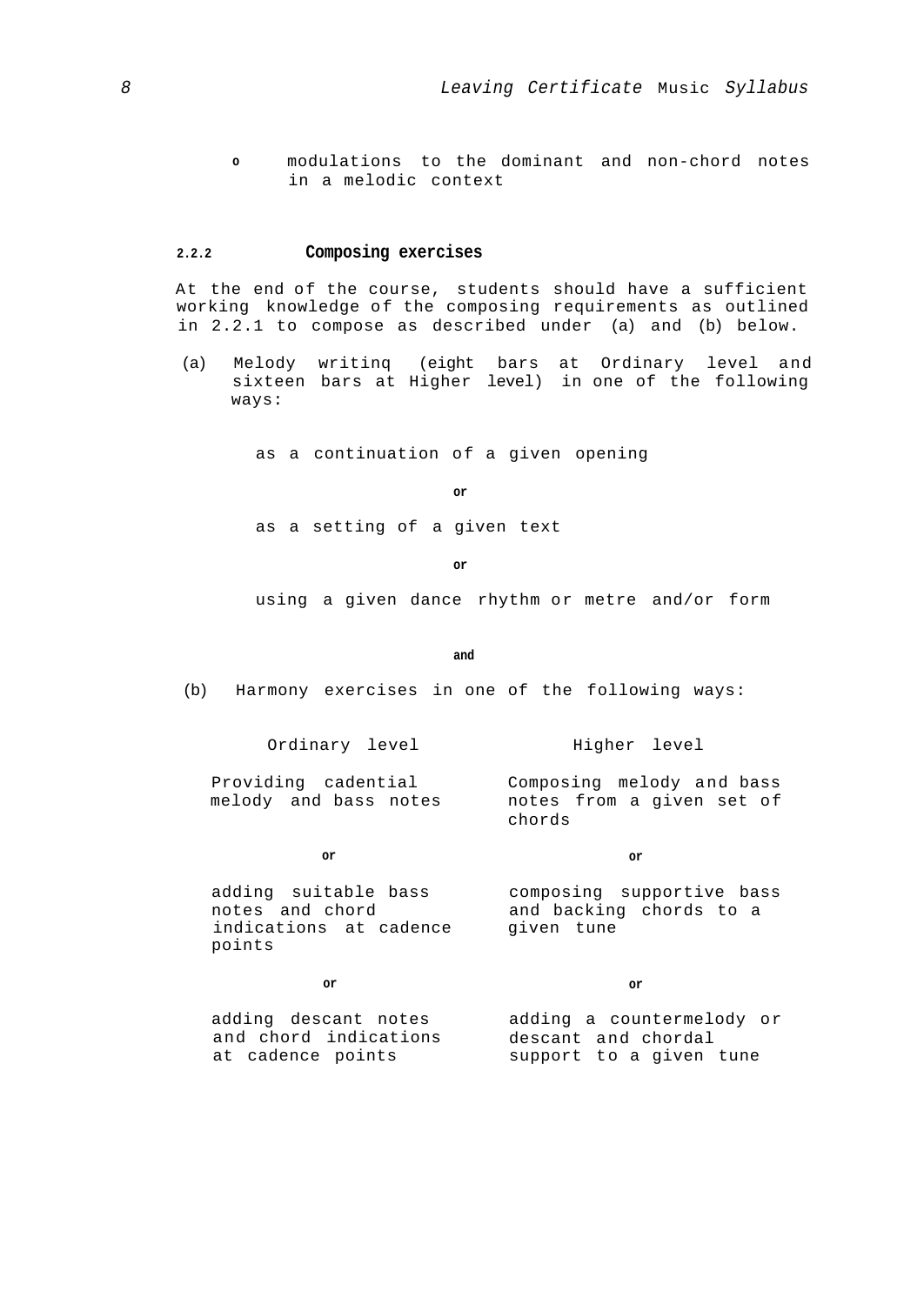# **2.2.3 Higher level elective in composing**

Higher level students taking this elective must do so by portfolio in one of the following ways:

Present two short pieces and/or songs, composed, arranged, or orchestrated by themselves, as well as the exercises in 2.2.2 above

#### **or**

present compositions and/or arrangements and/or orchestrations only (combined performance time approximately five minutes)

Compositions may be presented using conventional, traditional, popular, ethnic, *avant-garde* or electroacoustic approaches. A combination of more than one of the above approaches is also acceptable.

The final version of each composition should be notated as fully as possible using conventional and/or graphic notation together with a full written description. Where electro-acoustic music is being submitted, a prepared tape will be a necessary requirement.

Orchestrations, including those for electronic instruments and microtechnology music-making systems, should be presented in full score format.

When presenting composing by portfolio, the submitted music should show evidence of

- knowledge and use of appropriate notation
- acceptable understanding of the performing  $\bullet$ medium(s)
- adequate control of musical features (e.g.  $\bullet$ motific, structural, tonal and expressive features)
- sound musical judgment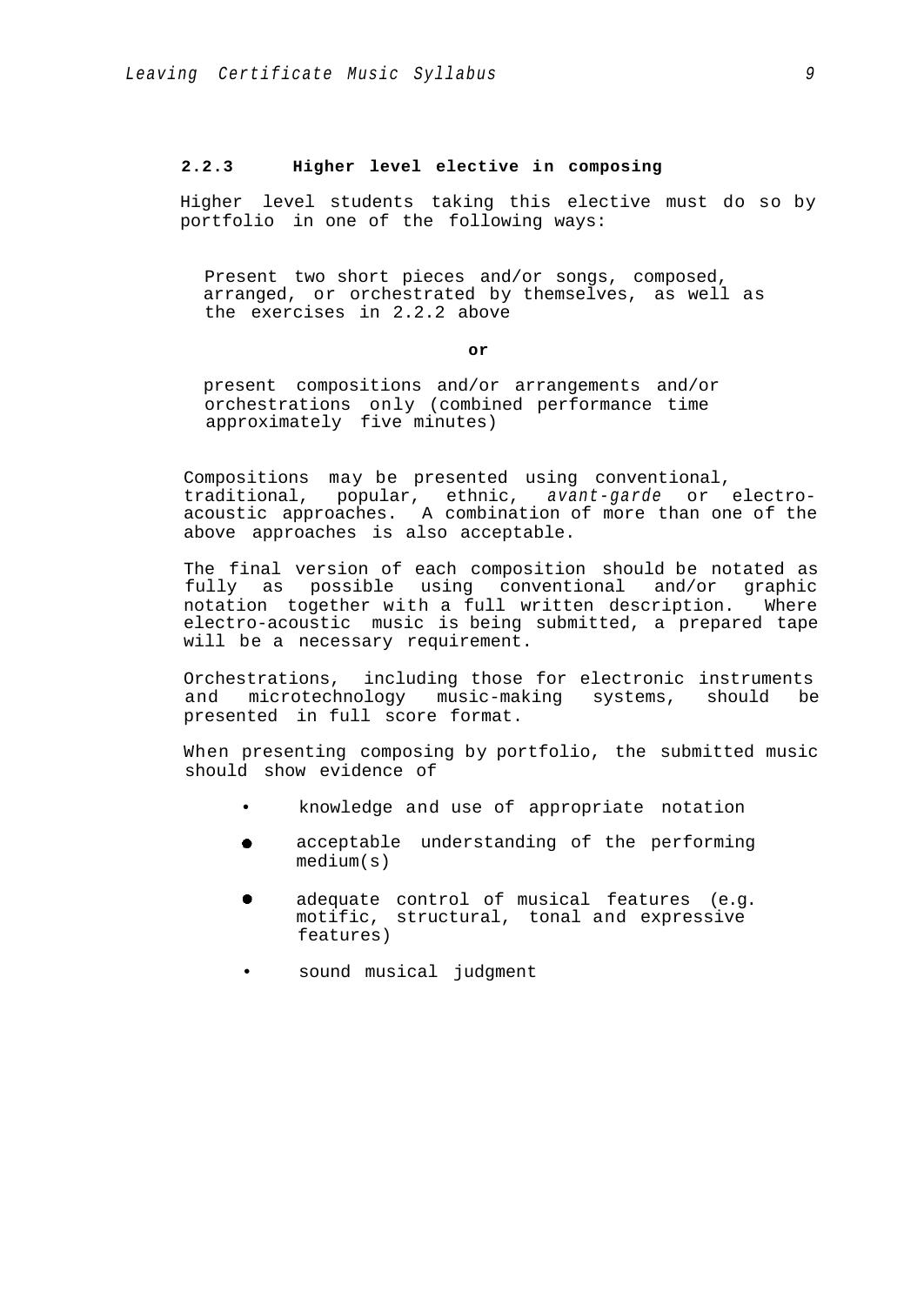# **2.3 LISTENING**

# **2.3 .1 Introduction**

Ordinary level and Higher level students will develop listening ability by studying

- $\bullet$ prescribed works
- $\bullet$ Irish music

and by learning

• aural skills

Students choosing a Higher level elective in listening must, in addition, study a special topic: see 2.3.5 (page 12).

# 2.3 .2 **Prescribed works**

Ordinary level and Higher level students must study all four works from the appropriate list in appendix F (page 24).

Prescribed works should be studied in detail. In the case of each work, students must

- understand, identify and describe the range of musical features used
- study its musical style and place it in its historical context
- **•** be able to analyse and describe patterns of repetition and change within the music

In studying each prescribed work, Higher level students must also demonstrate an ability

- to make comparative judgements about music
- to evaluate interpretation and performance in the light of experience already attained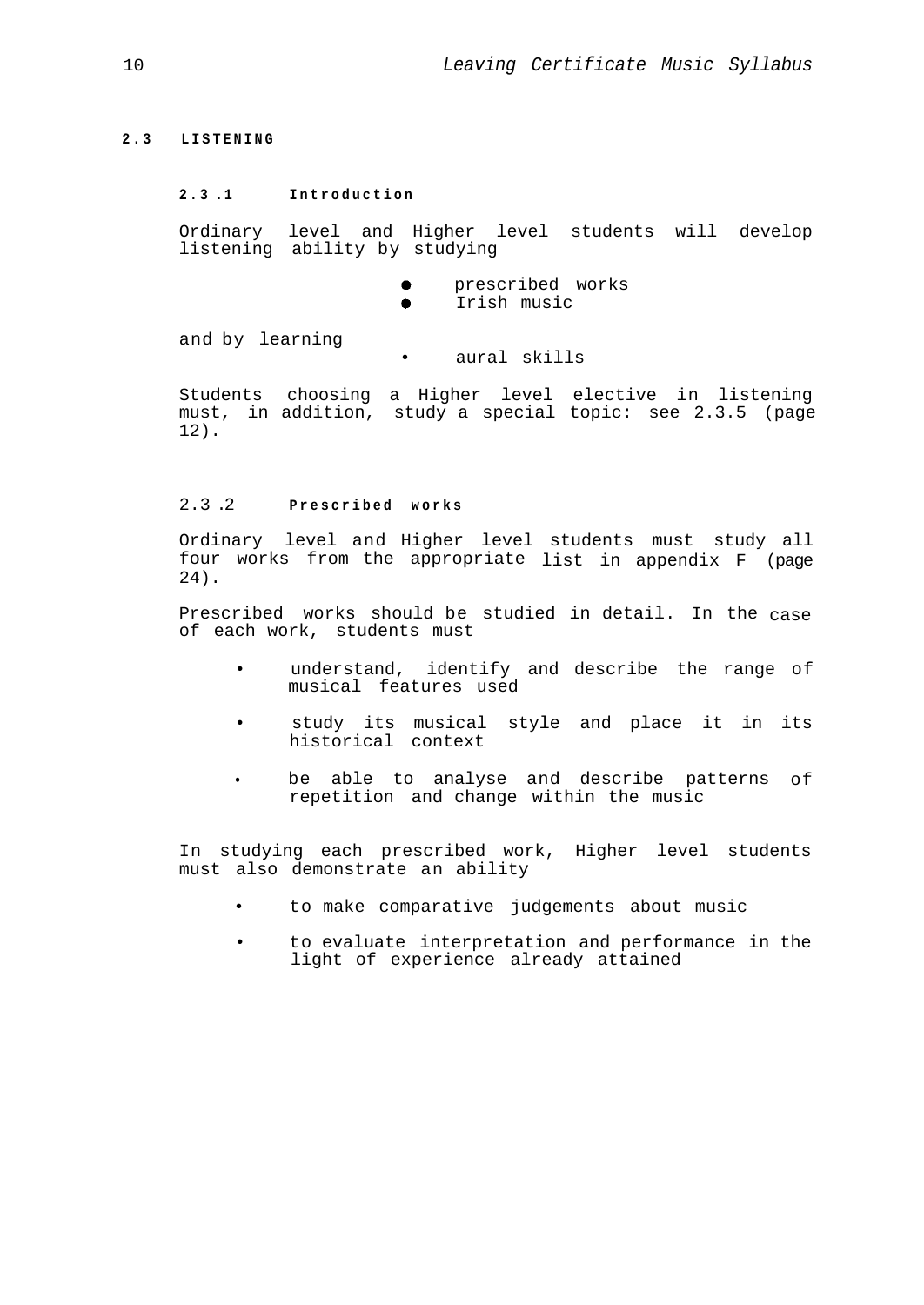# **2.3.3 Irish music**

All students should have sufficient experience of listening to Irish music to enable them to understand, identify and describe from aural and visual perception

- (i) the range and variety of Irish music heard today;
- (ii) Irish musical idioms and influences.

In addition, Higher level students must be able to perceive aurally and describe

- (iii) traditional and modern-day performing styles;
- (iv) the contribution Irish music has made to folk music in other countries, especially in North America.

# **2.3.4 Aural Skills**

At the end of the course, all students must have

- (i) a working knowledge of musical notation as outlined in 2.2.1 (page 7);
- (ii) the ability to perceive aurally and identify
	- melody and rhythm within a given musical context
	- vocal and instrumental timbres
	- simple musical structures (binary, ternary,  $\bullet$ variation, and rondo) and the idiomatic features (melodic or rhythmic) upon which specific pieces of music are based

In addition, Higher level students must be able

- (iii) to follow music with semiquaver movement, also music in compound time;
- (iv) to perceive aurally the stylistic features that affect particular musical textures;
- (v) to identify perfect, imperfect, plagal and interrupted cadences in a musical context.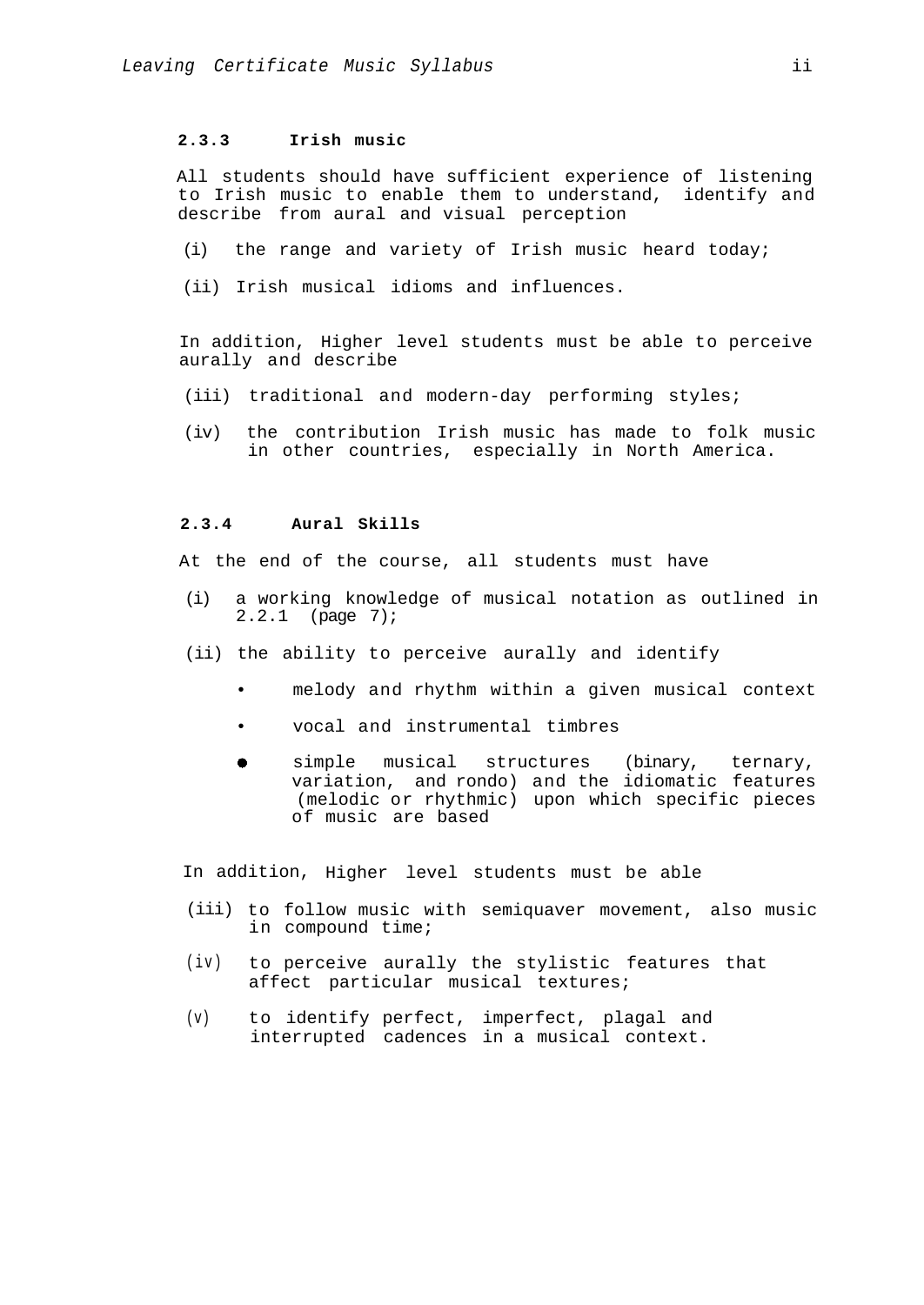# **2.3.5 Higher level elective i n listening special study topic**

Students presenting a Higher level elective in listening will, in addition to the Higher level essential listening requirements, study a special topic. Students are free to select their own special study topic, subject to the following criteria.

The special topic should be

- chosen from an appropriate area of musical study, i.e.
	- (a) art music from any specific period in music history, e.g. music from the Medieval, Romantic or Impressionist Periods
		- or

or

- (b) contemporary music popular or art genres
- (c) traditional or ethnic music
- self~contained, with an accessible published repertory
- broad enough to allow students to make comparative judgements
- sufficiently defined to enable students to focus on the musical substance of the chosen topic

A list of suitable topics is suggested in appendix G (page 25).

In studying the special topic, purposeful listening should be undertaken

to encourage a personal response to music

to illustrate a variety of musical features through listening and through studying scores

- to demonstrate and clarify different aspects of  $\bullet$ musical knowledge
- to facilitate musical understanding and its expression
- $\bullet$ to develop analytical and appraisal skills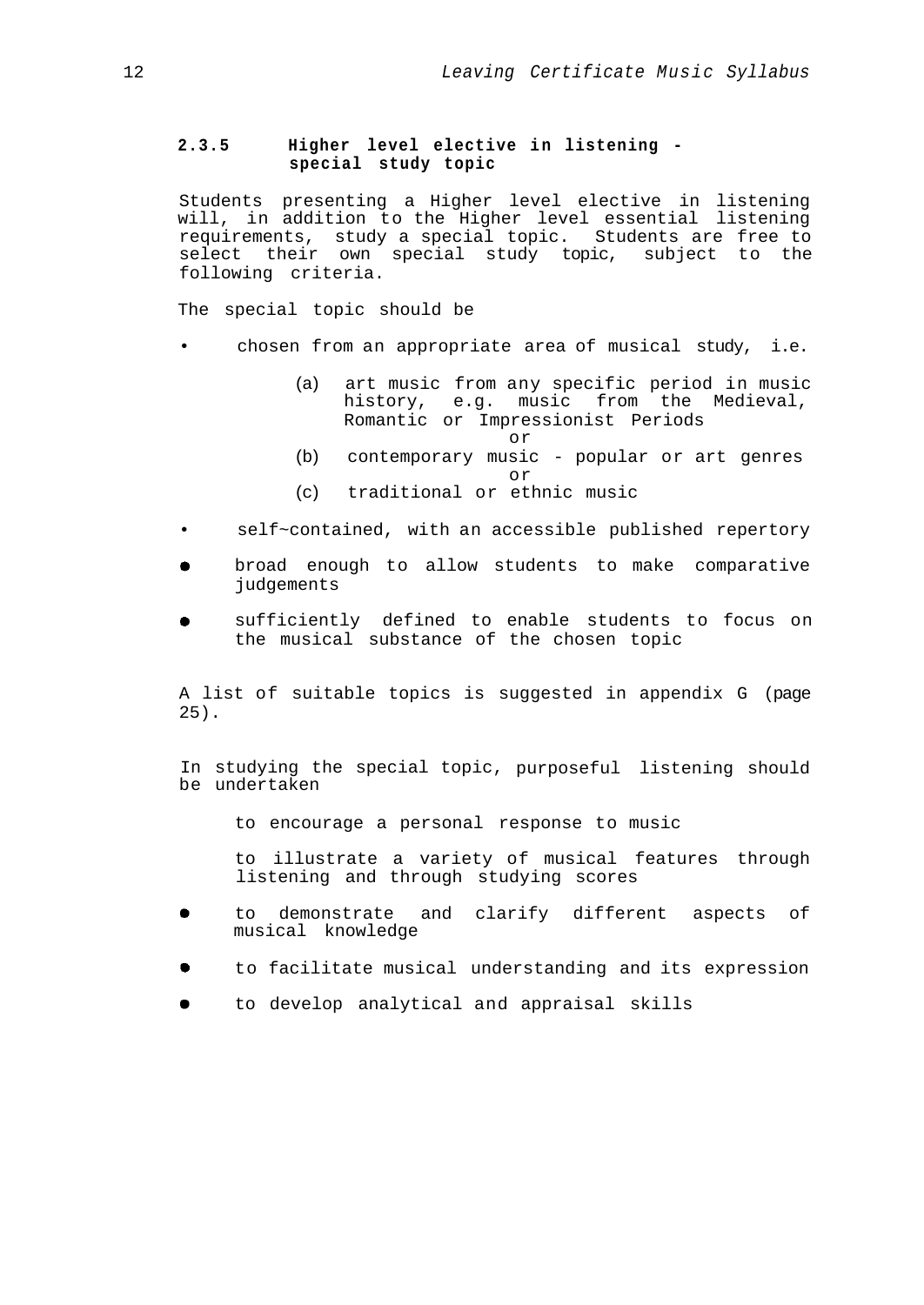3. APPENDICES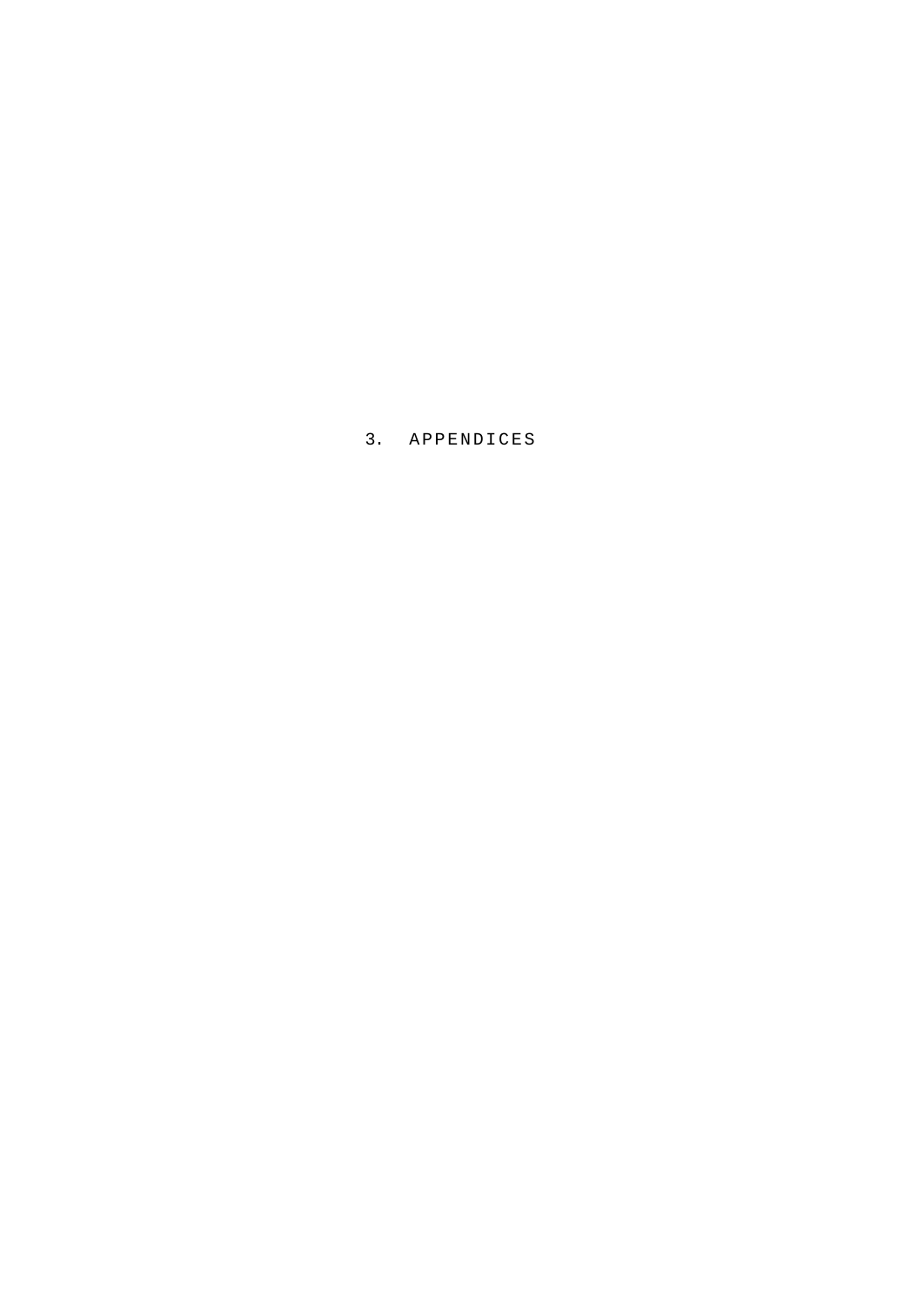# Appendix A

# **Singing o r playing individually**

- (a) Ordinary level and Higher level students may present performing under this heading.
- (b) Students should note the performing requirements outlined in 2.1.2 (page 6).
- (c) The criteria for choosing music are given in appendix E (page 19).
- (d) Presentations under this heading may include individual singing and/or playing of traditional and popular musical genres as well as classical art works.
- (e) Five different options are possible under this heading.

Option i: singing individually

Option 2: performing individually

Option 3: demonstratinq an ability to understand and to use microtechnoloqy music-makinq systems

> Students will be expected to demonstrate an ability to

- $\bullet$ input via electronic instruments (and/or conventional instruments with electronic controllers providing a MIDI interface) a musical score of at least two real parts
- save, retrieve and edit that score (e.g. change rhythms, pitch, dynamics, timbres, etc.)
- produce a taped and/or printed final version

In addition, Higher level students must demonstrate an ability to compile and perform to their own prepared tape or to play at least two pieces from the standard repertory for electronic instruments: see appendix E (page 22).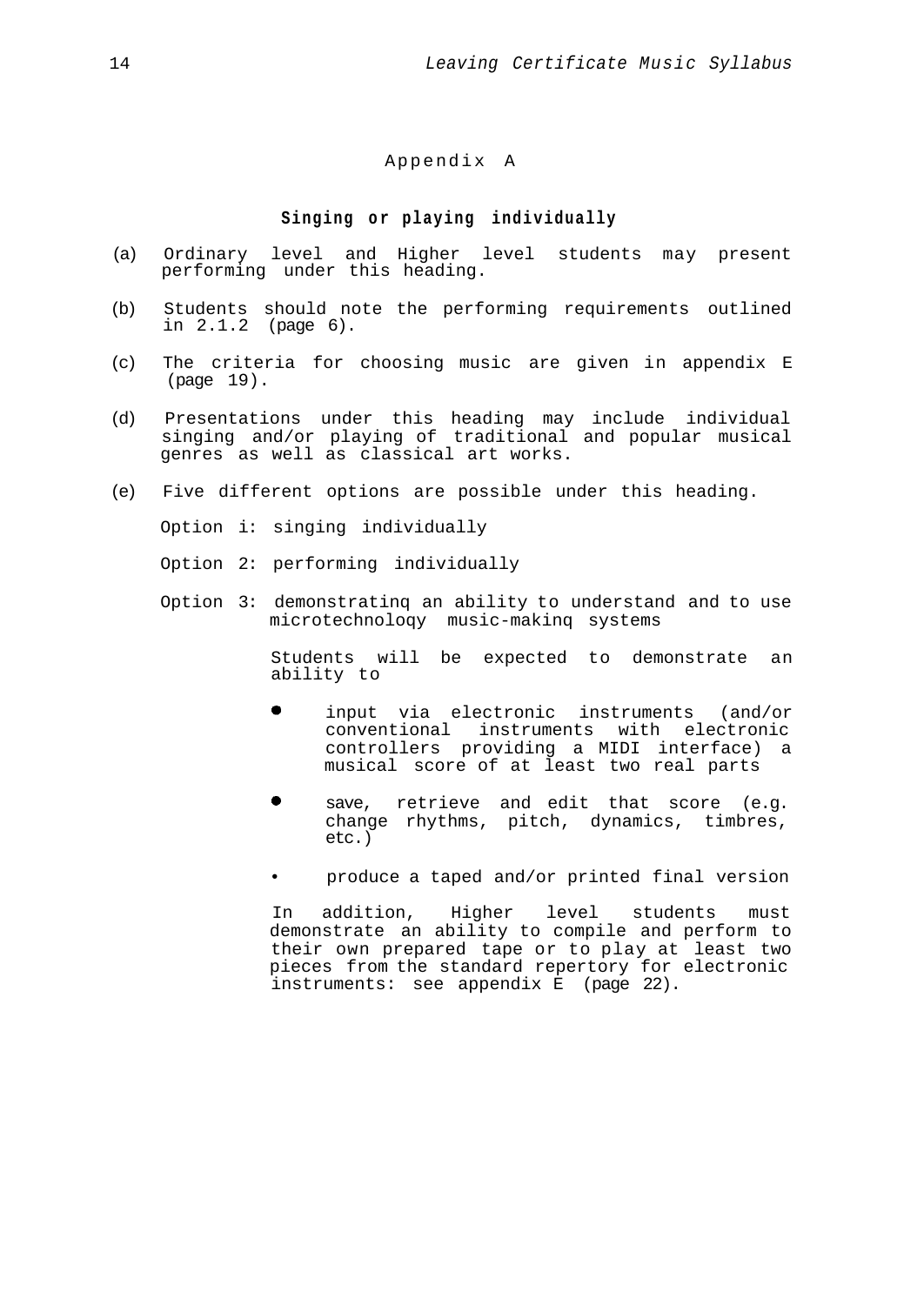Option 4: improvisation

Ordinary level students must present two prepared improvisations under any one of the five headings listed below.

Higher level students must show ability under three of these headings.

- (i) Melodic improvisation;
- (ii) Rhythmic improvisation;
- (iii) Harmonic improvisation;
- (iv) Free improvisation to a given mood, visual or text stimulus;
- (v) Any combination of the above.
- Option 5: other non-specified performinq activities

Students offering this option do so at their own discretion, and the necessary details should be forwarded to the Department of Education at the time of entering for the examination. This option is intended to cater for special cases, *viz.*

- $\bullet$ students with impairments whose particular needs require special considerations and arrangements
- students whose performing cannot be  $\bullet$ described under any of the previous options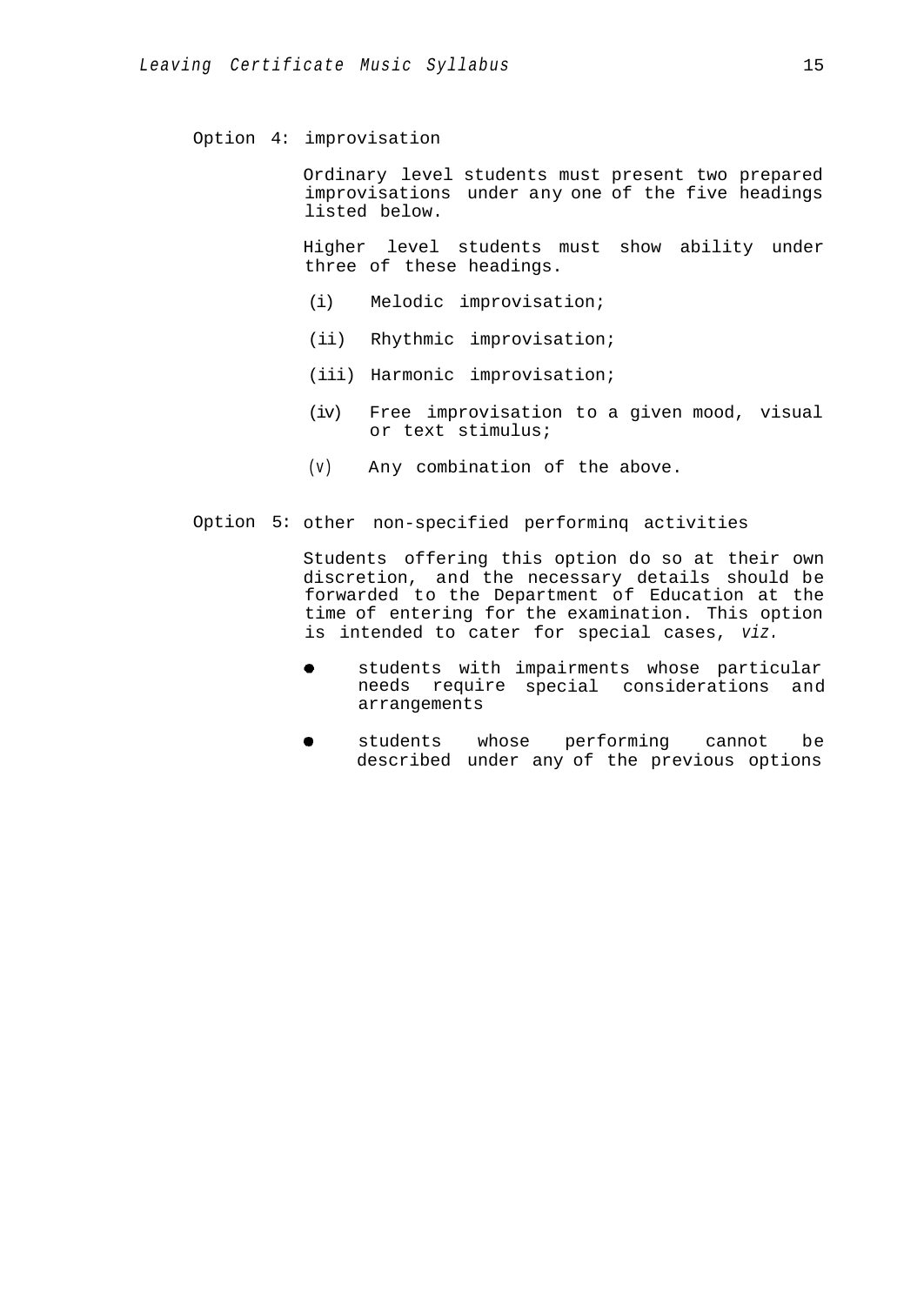# **Appendix B**

# **Singing or playing as a member o f a musical group**

- **(a)** Ordinary level and Higher level students may present performing under this heading.
- (b) Students should note the performing requirements outlined in 2.1.2 (page 6).
- $(c)$ The criteria for choosing music are given in appendix E (page 19).
- (d) Presentations under this heading may include traditional and popular musical genres as well as classical art works, e.g.

Traditional Irish groups Folk groups Recorder groups Madrigal groups Choral groups Orchestral groups Bands Mixed vocal and instrumental ensembles of all kinds Groups performing extracts from stage musicals, operettas, etc.

- **(e)** All students presenting as members of musical groups should be able to
	- maintain their part as a regular member of the musical group
	- $\bullet$ interpret the notational and musical practices appropriate to each of the musical genres presented
	- make a noticeable contribution to the overall sound
	- realise the expressive and interpretative qualities of the music
	- relate musically with the other members of the group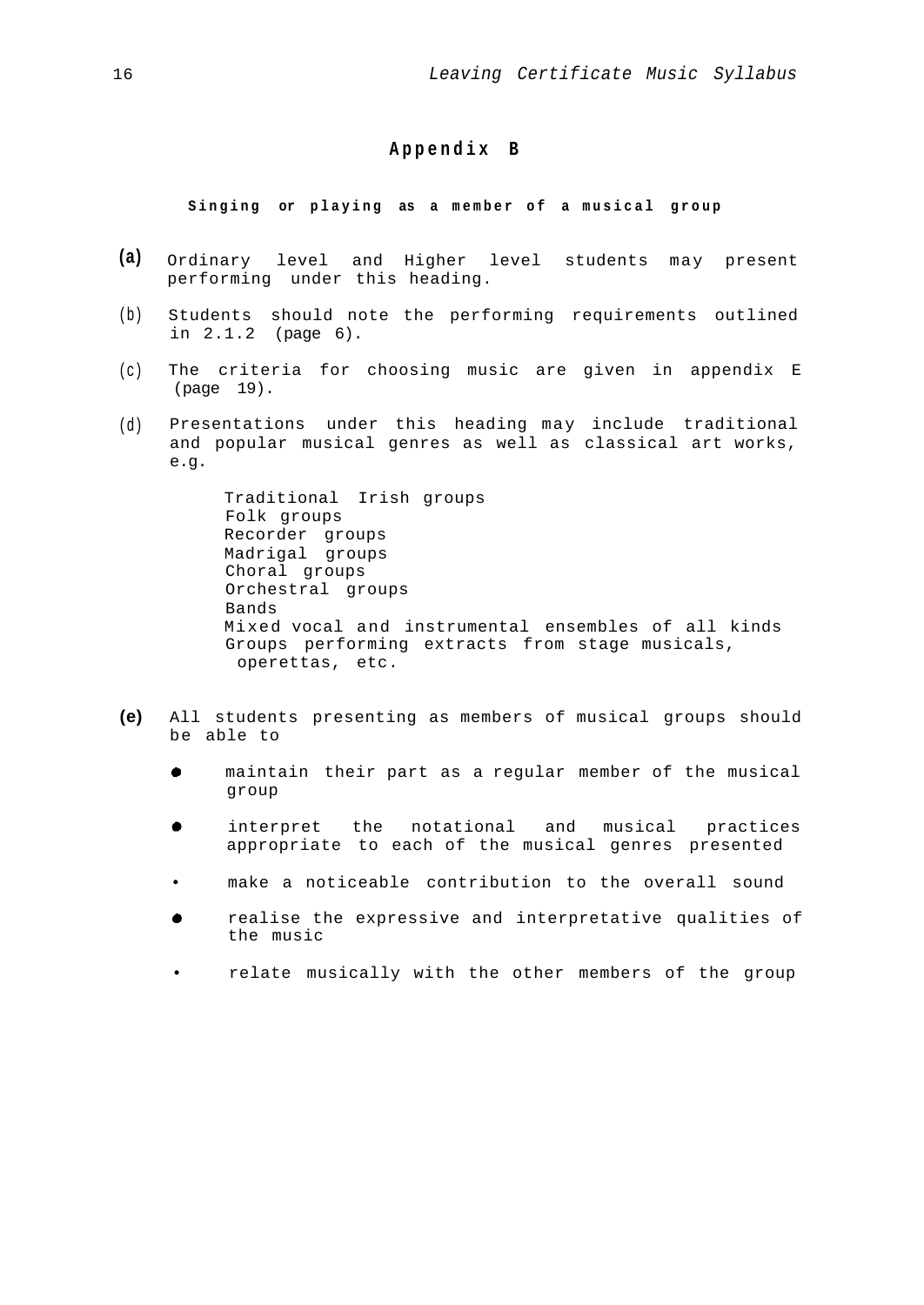# Appendix C

#### **Rehearsing and conducting a musical group**

- **(a)** Ordinary level and Higher level students may present performing under this heading.
- $(b)$ Students should note the performing requirements outlined in 2.1.2 (page 6).
- ${c}$ Students must choose a suitable programme. The criteria for choosing music are given in appendix E (page 19).
- (d) Presentations under this heading may include traditional and popular musical genres as well as classical art works.
- (e) Students should have rehearsed and conducted a musical group for a reasonable period (at least one year) before the examination. They should be able to demonstrate in their control of the performing
	- appropriate technique and rapport
	- $\bullet$ an ability to shape phrases and to structure and to interpret the music
	- musical understanding
- (f) When conductors have presented their programme they will be given some time to consider a simple unseen score. Questions will be asked to determine their ability
	- to understand the musical and technical demands of a score
	- to plan an effective rehearsal strategy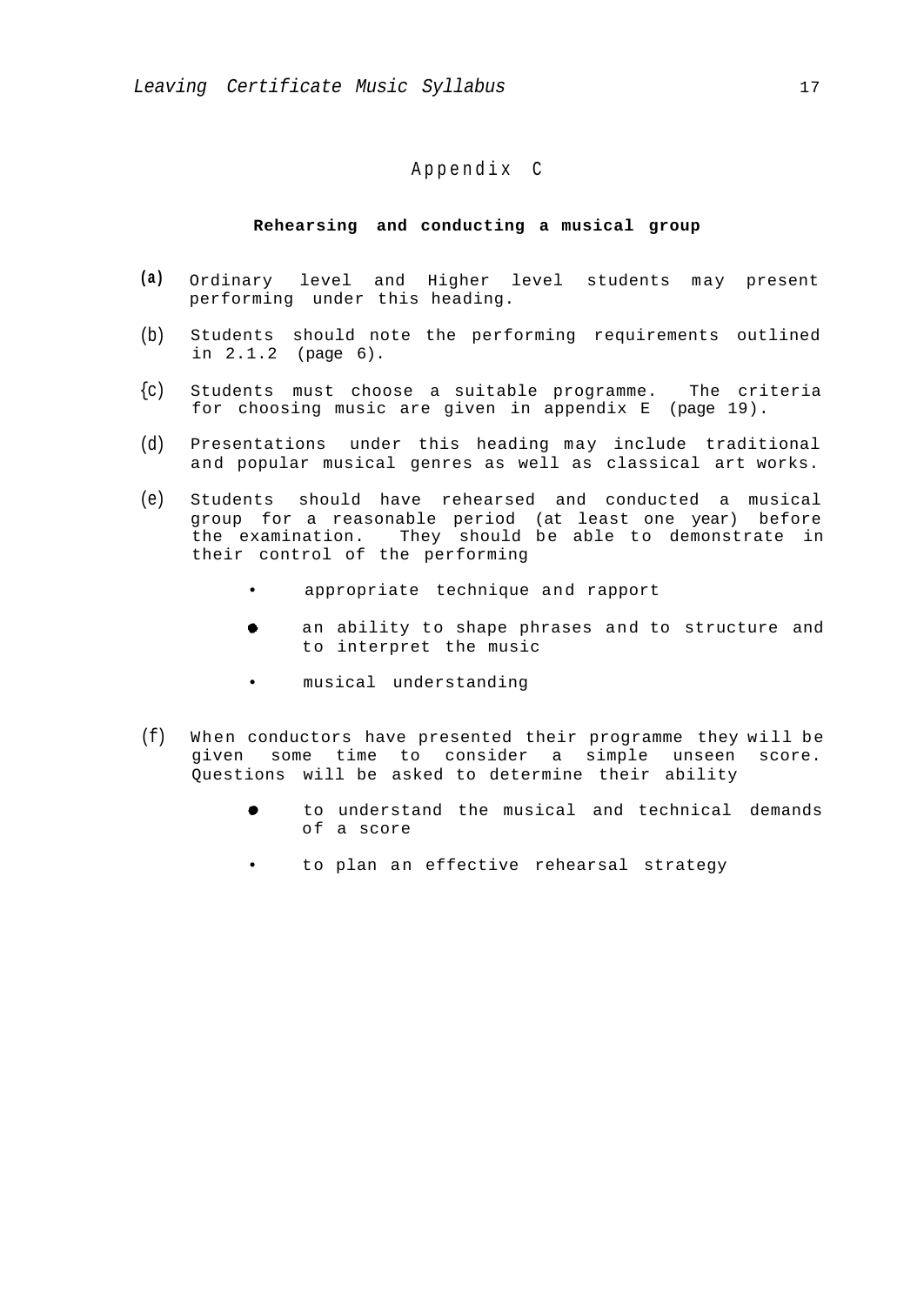# **Appendix D**

# **Sight reading, aural memory tests, and unprepared improvisations**

- **(a)** All sight reading tests, aural memory tests and unprepared improvisation tests will be done individually.
- $(b)$ Where students are presenting two Ordinary level performing activities for assessment at the Higher level, the appropriate Higher level sight reading test, aural memory test or unprepared improvisation test will be given.
- (c) At Ordinary level, all sight reading tests, aural memory tests and unprepared improvisation tests will consist of music composed with clearly recognisable patterns of predictability.
- (d) At Higher level, patterns of predictability will also feature in the test pieces.
- (e) Students presenting an unprepared improvisation instead of a sight reading test or aural memory test must choose one from the list outlined in appendix A, Option 4: improvisation (page 15).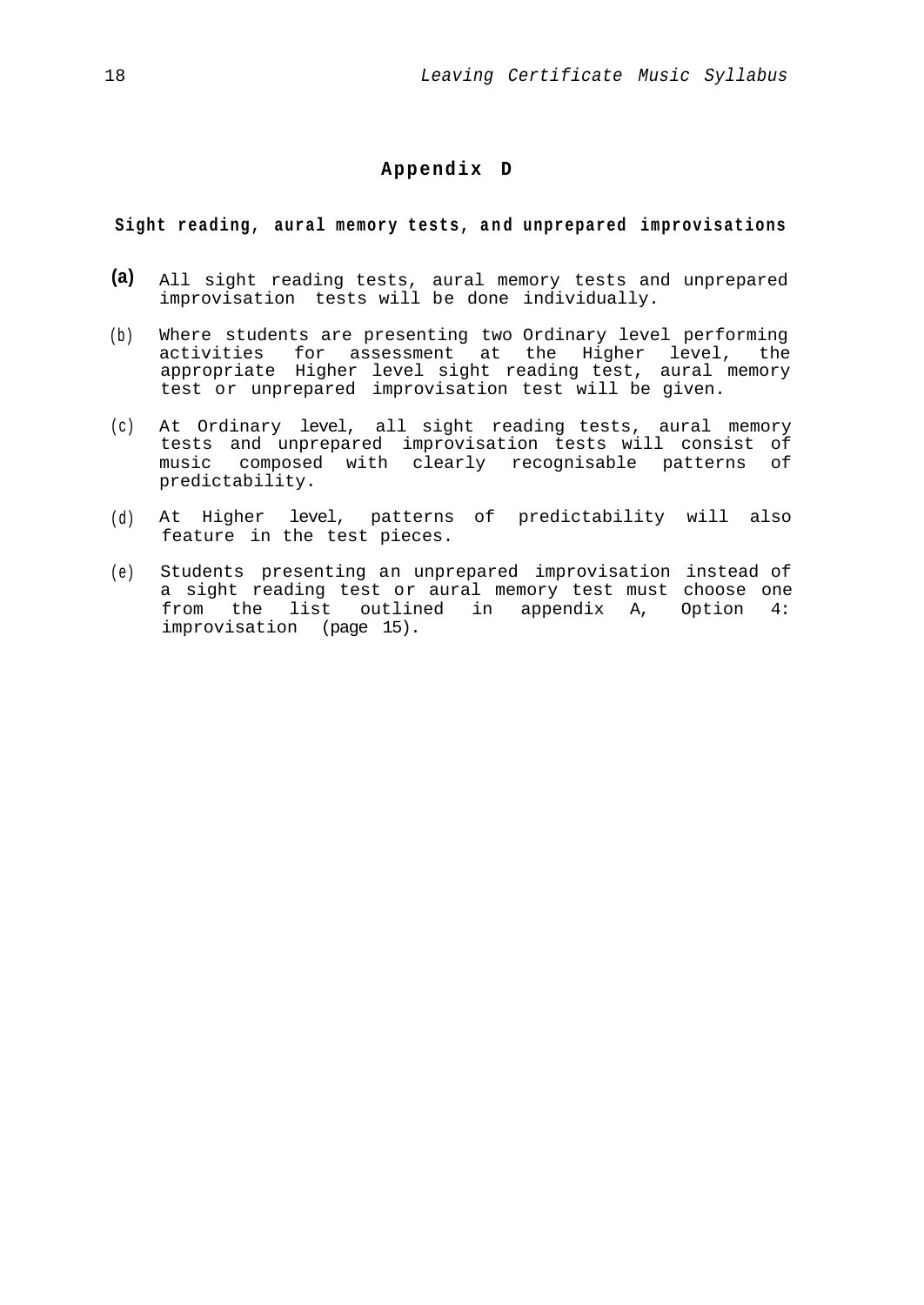# **Appendix E**

# **Criteria for choosing suitable music for the examination in performing**

(NB. The following criteria as well as the performing requirements given under 2.1.2 (paqe 6) must be observed when performinq at the examination.)

- (a) Music may he chosen from classical art, traditional Irish, ethnic, folk, rock, jazz, stage musical and/or other modern popular repertories.
- (b) In all cases, the music chosen must be of a standard consistent with two years' study as a continuation of Junior Certificate music or similar programme.
- (c) In all cases, the chosen songs or pieces must show diversity in style and technique.
- (d) All songs or pieces, including traditional Irish music, should be fully identified, and as far as possible and appropriate, the published music should be available;
- (e) Pieces chosen for group performing (including rehearsing and conducting a musical group) should consist of not less than two parts, with or without accompaniment. However, more difficult unison and plainchant pieces may also be considered.
- (f) The music listed below will serve as a guide in determining Ordinary level and Higher level essential performing standards. No specific programmes are given. Pieces chosen for vocal or instrumental mediums not listed below should be of an equivalent or higher standard;
- (g) Programmes for the Higher level elective in performing should be approximately 12 minutes in duration and reflect a further expansion of the Higher level essential performing activities.

(i) Performing individually - classical music

#### **Descant Recorder**

| Ordinary level |  |                        | Dance Airs, Hargail Music Press) | Mozart, Country Dances (A Collection of    |  |
|----------------|--|------------------------|----------------------------------|--------------------------------------------|--|
| Higher level   |  | Hill Pieces, Lengnick) |                                  | Elsna Snell, No. 4 Spring Song (Strawberry |  |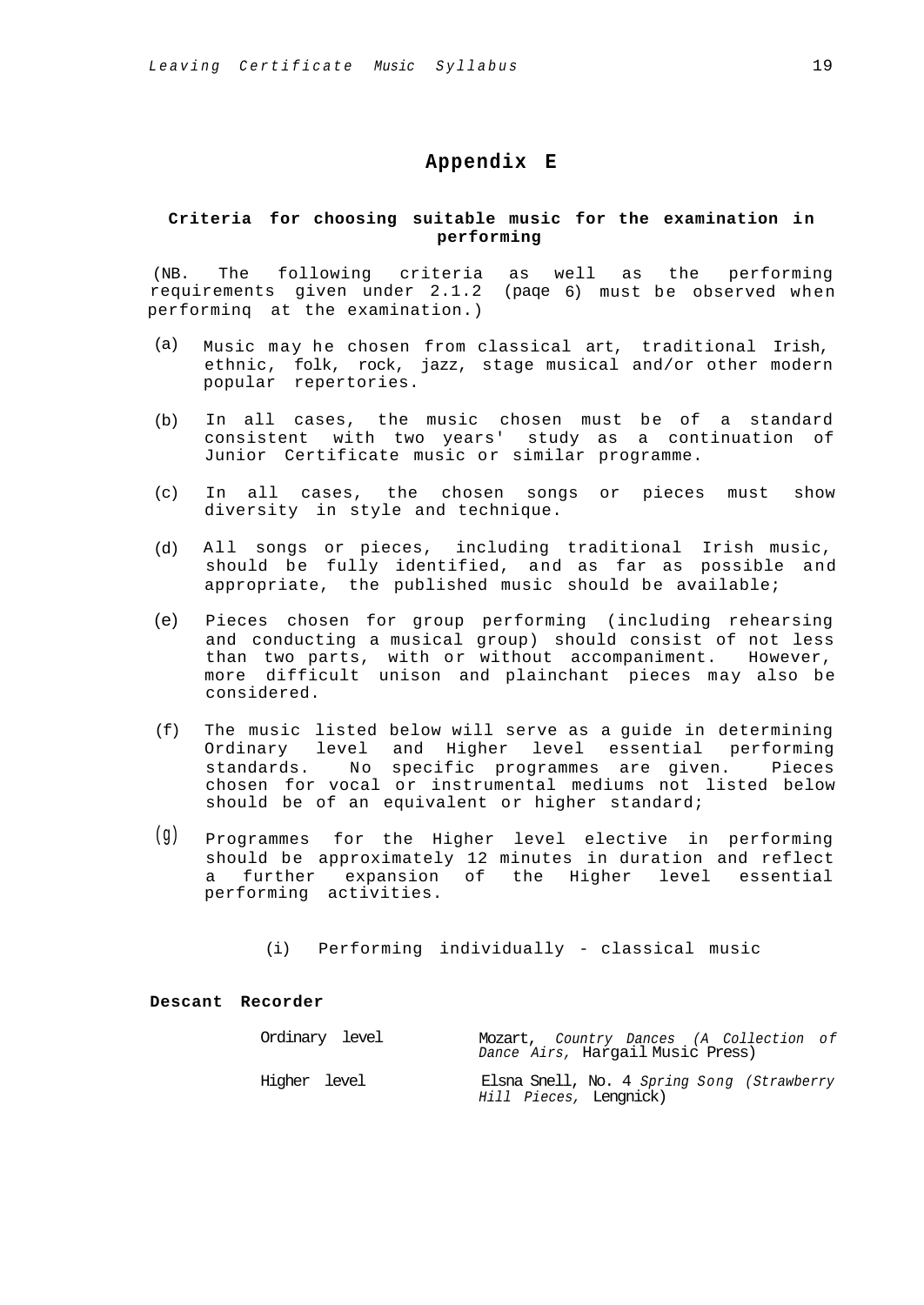# **Piano**

2 0

| Ordinary level | Mozart, edited by Howard Ferguson, Allegro<br>in B flat (25 Early Pieces, Associated<br>Board)      |
|----------------|-----------------------------------------------------------------------------------------------------|
| Higher level   | Handel, edited by Howard Ferguson, Aria in<br>G (A Keyboard Anthology, Book 2,<br>Associated Board) |

# **Violin**

| Ordinary level | L. Mendelssohn, Cavatina, Bosworth |                                                                            |
|----------------|------------------------------------|----------------------------------------------------------------------------|
| Higher level   | Associated Board                   | Tehaikovsky, arranged by Rowsby Woof,<br>Chant sans Paroles, Op. 2, No. 3, |

# **Voice**

| Ordinarv level | Brahms, Wiegenlied/Cradle-Song<br>Fifty Selected Songs, Schirmer)  | (Brahms: |
|----------------|--------------------------------------------------------------------|----------|
| Higher level   | Schubert, An Silvia/To Sylvia (Schubert<br>Selected Songs, Peters) |          |

# **(ii) Group performing - classical music**

# **Recorder group**

| ordinarv level |           |  | Rameau, Rondino (Two's Company, Cramer) |                                                                                      |
|----------------|-----------|--|-----------------------------------------|--------------------------------------------------------------------------------------|
| Higher level   | Bosworth) |  |                                         | Donald Randall, Shortnin" Bread (Three<br>Recorder Pieces Based on Negro Spirituals, |

### **Piano duet**

| ordinary level | Frangois Couperin, Minuet (Easy Piano<br>Duets, Universal Edition) |  |
|----------------|--------------------------------------------------------------------|--|
| Higher level   | Mozart, Minuet and Trio (Sonata in C<br>major, Klqd, OUP)          |  |

# **Violin duet**

|              | ordinary level | Schubert, arranged by Jane Gannoway, The<br>Miller (String It Together, Mimram<br>Music/Fentone Music) |  |
|--------------|----------------|--------------------------------------------------------------------------------------------------------|--|
| Higher level |                | Pleyel, Rondo (Six Petits Duos, Universal<br>Edition)                                                  |  |

Publications

# **Vocal groups**

Ordinary level Benjamin Britten, *A New Year Carol (Oxford Book o f Carols, Book One,* OUP)

Higher level Lassus, Mon C~ur se *Recommande ~ Vous/My Heart Is Offered Still to You,* Roberton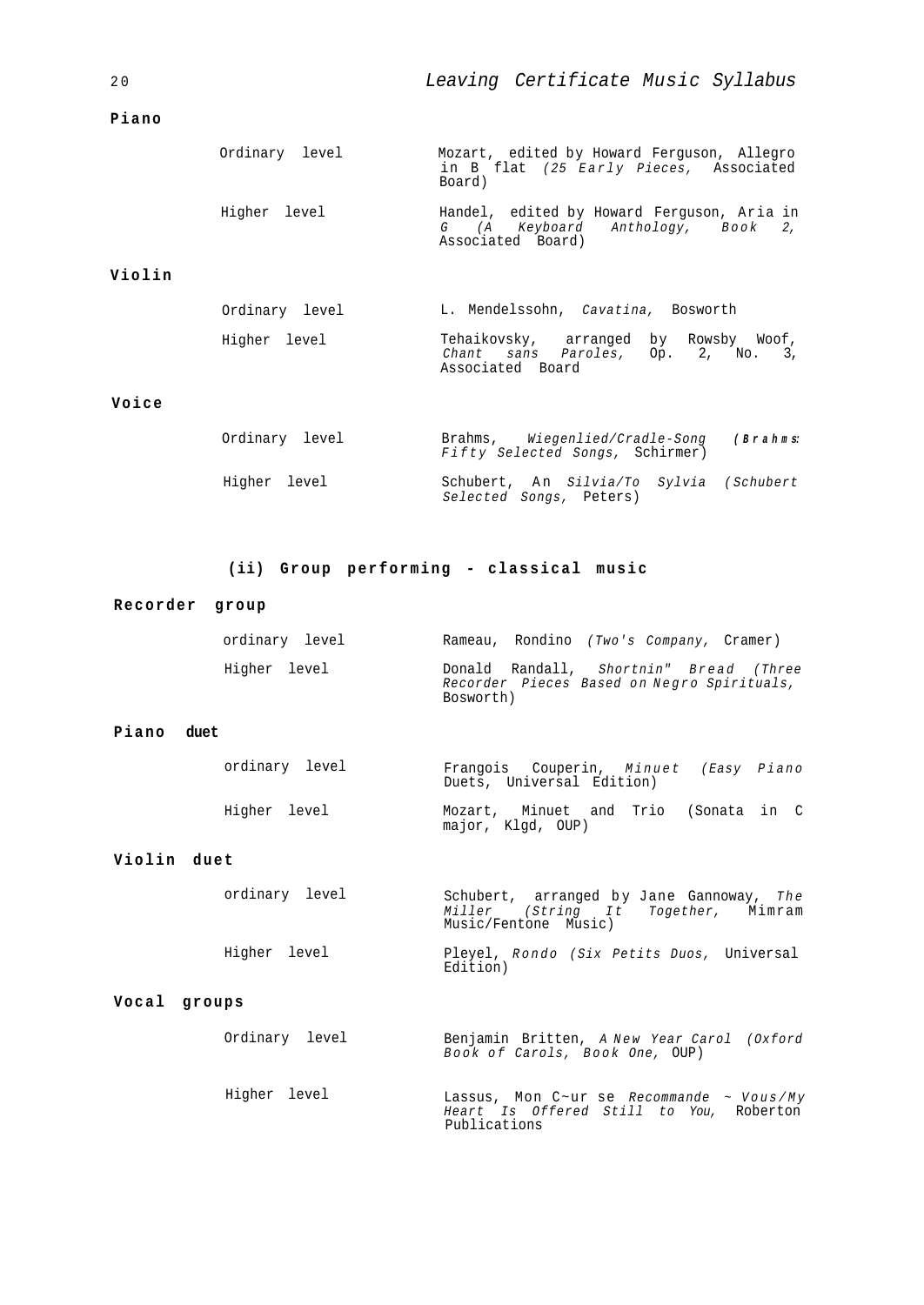### **(iii) Performing individually - traditional Irish music**

(NB. Irish music sources are listed to qive an indication of standards for Ordinary level and Hiqher level. They are not intended to dictate details or style of performance.)

#### **Ceol uirlise**

| Ordinary level | An B6thar 6 Thuaidh go dti ~rainn (single<br>jig, No. 65, Breand~n Breathnach, Ceol<br>Rince na hEireann, Cuid 2, Oifig an<br>$tSol\text{-}thair)$ |
|----------------|----------------------------------------------------------------------------------------------------------------------------------------------------|
| Higher level   | Rii Liadroime (reel, No. 183, Breand&n<br>Breathnach, Ceol Rince na h~ireann, Cuid<br>I, Oifig an tSol~thair)                                      |

#### **Amhranaiocht**

| Ordinary level | Fear an Bhata (Se~n Oq agus M~nus 6<br>Baoill, Ceolta Gael, Mercier Press)                    |  |
|----------------|-----------------------------------------------------------------------------------------------|--|
| Higher level   | $B~\sim$ nchnoic Eireann 6 (Se $~\sim$ n Oq aqus MEnus<br>Baoill, Ceolta Gael, Mercier Press) |  |

#### **(iv) Group performing - traditional Irish music**

(NB. Irish music sources are listed to qive an indication of standards for Ordinary level and Hiqher level. They are not intended to dictate details or style of performance.)

**Voice(s) and Instrument(s)**

| Ordinary level | Wise Publications)              | Buachaill 6n Eirne (Clannad Pastpresent, |
|----------------|---------------------------------|------------------------------------------|
| Higher level   | Pastpresent, Wise Publications) | Coinleach Glas an Fh6mhair (Clannad      |

# **Instruments only**

Ordinary level Higher level *Maidin Luan Cincise (Cuisle a n Cheoil, A n* Roinn Oideachais) c. Lennon, *Musical Memories, Volumes One and Two,* Worldmusic Publications any

selection of contrasting pieces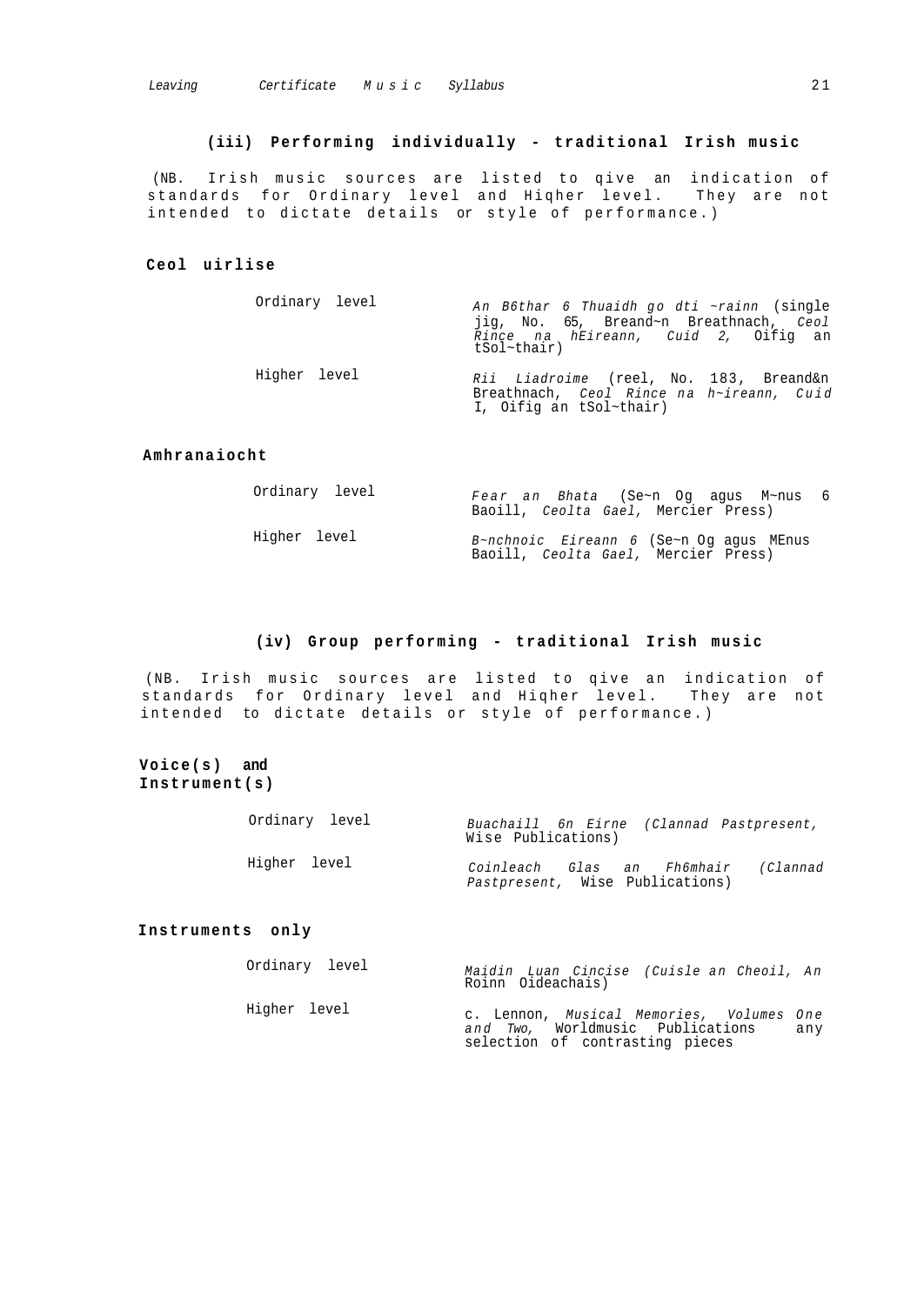# **(v) Performing individually - popular music**

(NB. Popular music sources are listed to give an indication of standards for Ordinary level and Higher level. They are not intended to dictate details or style of performance.)

#### **Voice**

| Ordinary level | Lennon and McCartney, When I'm Sixty Four,<br>(The Beatles Complete, Wise Publications) |
|----------------|-----------------------------------------------------------------------------------------|
| Higher level   | Paul Simon, The Boxer (The Paul Simon<br>Songbook, Music Sales)                         |

# **Synthesizer/ Electronic Keyboard**

| Ordinary level | John Barry, Born Free (PremiEre Film<br>Music, Volume I, Chappell)                                   |
|----------------|------------------------------------------------------------------------------------------------------|
| Higher level   | Eric Carmen, All By Myself (Easy Listening<br>Love and Rock for All Keyboards, Wise<br>Publications) |

# **Singing to one's own accompaniment**

Ordinary level Paul Simon and Art Garfunkel, *Scarborough Fair~Canticle,* Music Sales Limited

Higher level P. Alder and E. Levine, *Once in a Very Blue Moon (The Mary Black Songbook,* compiled by Declan Sinnott, Dara Records)

### (vi) **Group performing - popular music**

(NB. Popular music sources are listed to give an indication of standards for Ordinary level and Higher level. They are nor intended to dictate details or style of performance.)

#### **Folk group**

| Ordinary level | Peadar Kearney, Anna Liffey (The Wolfe<br>Tone Song Book, Volume Two, Walton)                           |
|----------------|---------------------------------------------------------------------------------------------------------|
| Higher level   | Jimmy McCarthy, NO Frontiers (The Mary<br>Black Song Book, compiled by Declan<br>Sinnott, Dara Records) |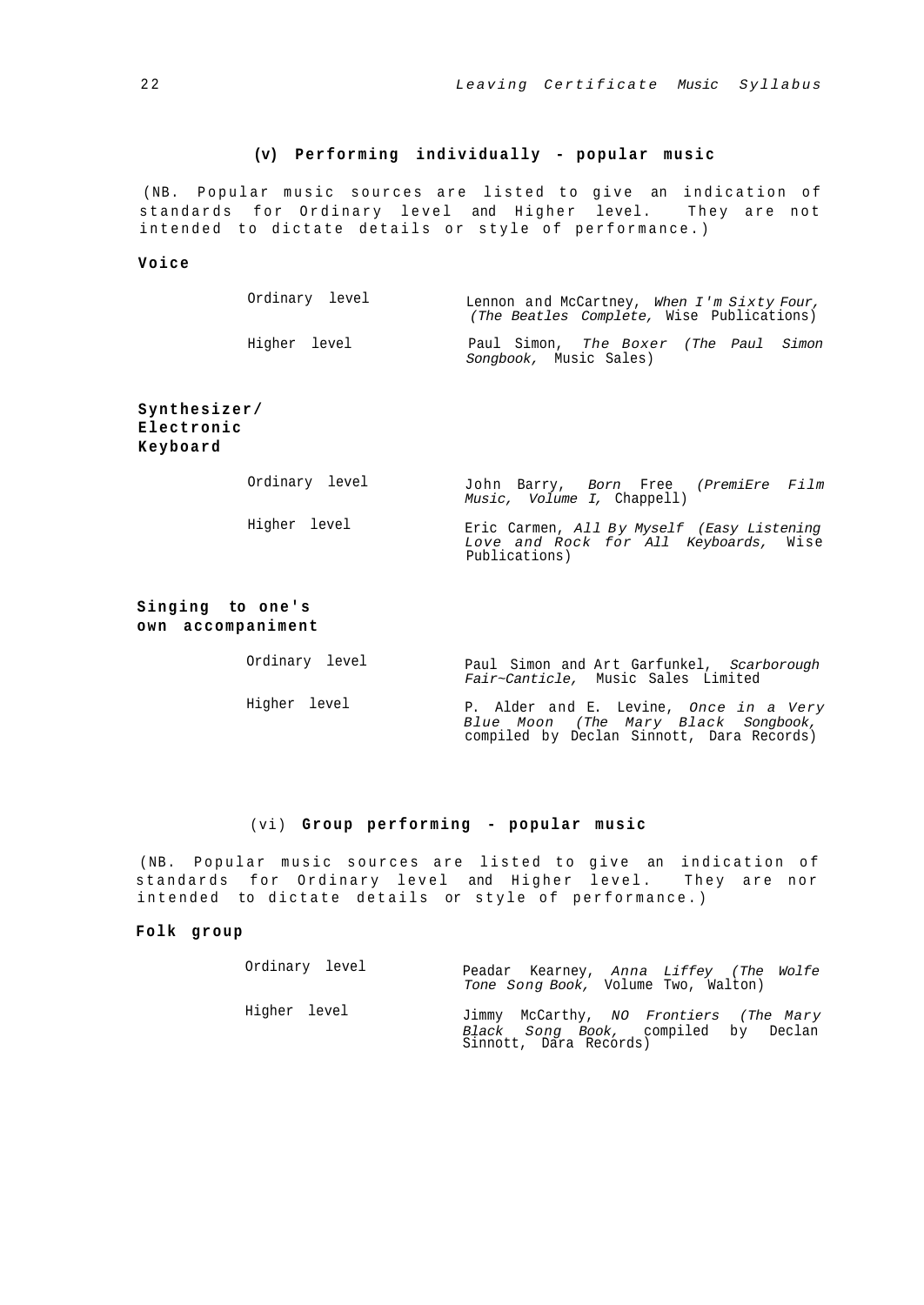**Rock group**

Ordinary level Higher level **Jazz group** Ordinary level Higher level Mark Knopfler/Dire Straits, *Walk of Life (Classic Rock Hits, Volume Three,* Wise Publications) U2, *I Still Haven't Found What I'm Looking* For (Classic *Rock Hits, Volume* Three, Wise Publications) Gerald Martin, *Old Joe Clark's Boogie, (The Joy of Boogie and Blues,* Yorktown Music) Gerald Martin, *Swingin" Molly (The Joy of Boogie* and Blues, Yorktown Music)

# **Groups performing extracts from stage musicals, operettas, etc.**

| Ordinary level | Claude-Michel Sch6nberg, Do You Hear the<br>People Sing (from Les Mis@rables, Faber) |  |
|----------------|--------------------------------------------------------------------------------------|--|
| Higher level   | Lionel Bart, Who Will Buy? (from oliver,<br>Lakeview Music Publishing)               |  |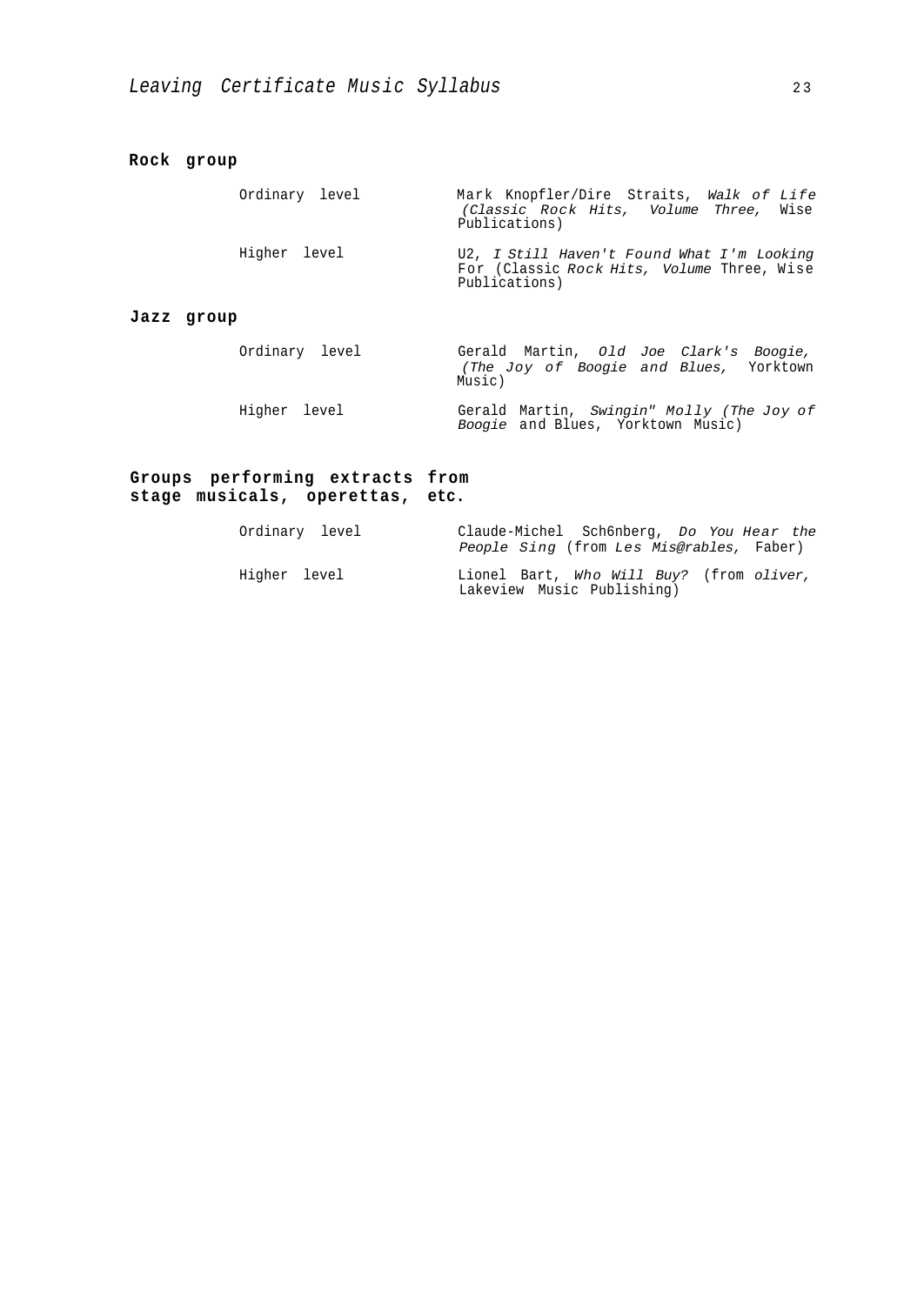# **Appendix F**

### **Prescribed works**

Prescribed works form an obligatory part of the syllabus at both Ordinary and Higher levels and will be examined in detail. There are two groups of prescribed works, which will alternate every three years. Group A is prescribed for the first three years of the examination of this syllabus; group B will be examined in the following three years.

#### **Group A**

J. S. Bach, Cantata *Jesu, der du meine Seele / Jesus, b y Thy Cross and Passion,* BWV 78, Eulenburg

Tchaikovsky, Fantasy Overture *Romeo and Juliet,* Boosey and Hawkes or Eulenburg

Gerald Barry, Piano Quartet, OUP

Freddie Mercury/Queen, *Bohemian Rhapsody,* IMP

#### **Group B**

Mozart, Piano Concerto No. 23 in A Major, K.488, Boosey and Hawkes

Berlioz, *The Ball* (second movement) and *March to the Scaffold* (fourth movement) from *Symphonie Fantastique,* Eulenburg

Raymond Deane, *Seachanges (with Danse Macabre),* for piccolo and flute in G, percussion, piano, violin and cello, Contemporary Music Centre

Lennon and McCartney/The Beatles, *Sergeant Pepper's Lonely Hearts Club Band, She's Leaving Home* and *When I'm Sixty Four,* Wise Publications